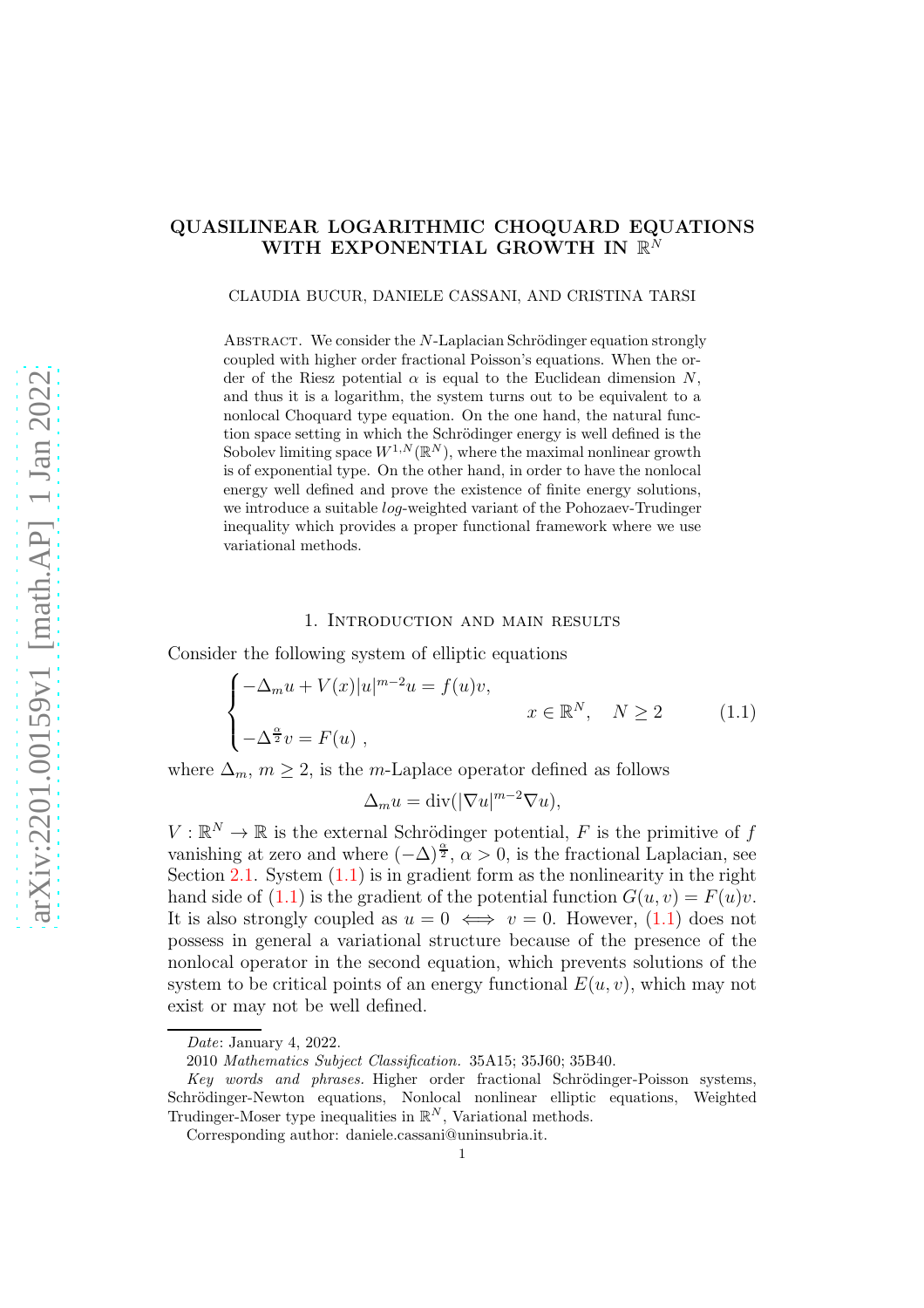The parameters  $m, N, \alpha$  play an important role from the theoretical point of view as well as from that of applications, see [\[24\]](#page-30-0) and references therein. For  $m = 2$  we have the linear Schrödinger operator in the left hand side of the first equation and the problem has been widely studied in dimension  $N > 2$ and for  $\alpha \leq N$ , see [\[24\]](#page-30-0) for a survey and [\[11,](#page-29-0) [13\]](#page-29-1) for related critical cases. The case of dimension  $N = 2$  and  $\alpha < N$  has been studied in [\[4,](#page-29-2) [5\]](#page-29-3). More recently in [\[6,](#page-29-4) [10,](#page-29-5) [14\]](#page-29-6) it has been considered the limiting case  $\alpha = N = 2$ ; see also  $[3, 9]$  $[3, 9]$  for related results.

A major difficulty in the limiting case is to construct a proper function space framework in which to settle the problem. As developed in [\[10\]](#page-29-5) in dimension  $N = 2$ , in order to consider the maximal exponential growth, a suitable functional framework can be obtained by means of log-weighted versions of the Pohozaev–Trudinger inequality [\[26,](#page-30-1) [30\]](#page-30-2).

In this paper we tackle the general limiting case

<span id="page-1-0"></span>
$$
\alpha = N = m > 2 \tag{1.2}
$$

This leads from one side to handle a quasilinear Schrödinger equation in the system [\[12\]](#page-29-9) and on the other side demands for a more general function space setting. A key ingredient for this purpose, is to extend the fundamental functional inequality established in [\[10\]](#page-29-5), in the special case  $\alpha = N = m = 2$ , to the general case [\(1.2\)](#page-1-0).

Let  $I_N: \mathbb{R}^N \setminus \{0\} \to \mathbb{R}$  be the logarithmic Riesz kernel

$$
I_N(x) = \frac{1}{\gamma_N} \log \frac{1}{|x|}
$$

with

$$
\gamma_N = 2^{N-1} \pi^{\frac{N}{2}} \Gamma\left(\frac{N}{2}\right).
$$

By setting  $v := I_N * F(u)$ , [\(1.1\)](#page-0-0) is formally equivalent (see Section [2.1\)](#page-5-0) to the following quasilinear Choquard type equation

<span id="page-1-1"></span>
$$
-\Delta_N u + V|u|^{N-2}u = (I_N * F(u))f(u) \quad \text{in } \mathbb{R}^N, \tag{1.3}
$$

which does have a variational structure.

Indeed,  $(1.3)$  is the Euler-Lagrange equation related to the energy functional

$$
E(u) = \frac{1}{N} \int_{\mathbb{R}^N} |\nabla u|^N + V|u|^N dx - \frac{1}{2} \int_{\mathbb{R}^N} (I_N * F(u))(x) F(u(x)) dx ,
$$

provided such energy is well defined in a suitable function space which we are going to construct in the sequel as one of our main results.

Before stating our main results let us introduce a few assumptions:

- $(V)$   $V: \mathbb{R}^N \to \mathbb{R}$  is continuous, 1-periodic and there exists  $V_0 > 0$  such that  $V(x) > V_0$ ;
- $(f_1)$   $f: \mathbb{R} \to \mathbb{R}$  is continuous and differentiable, such that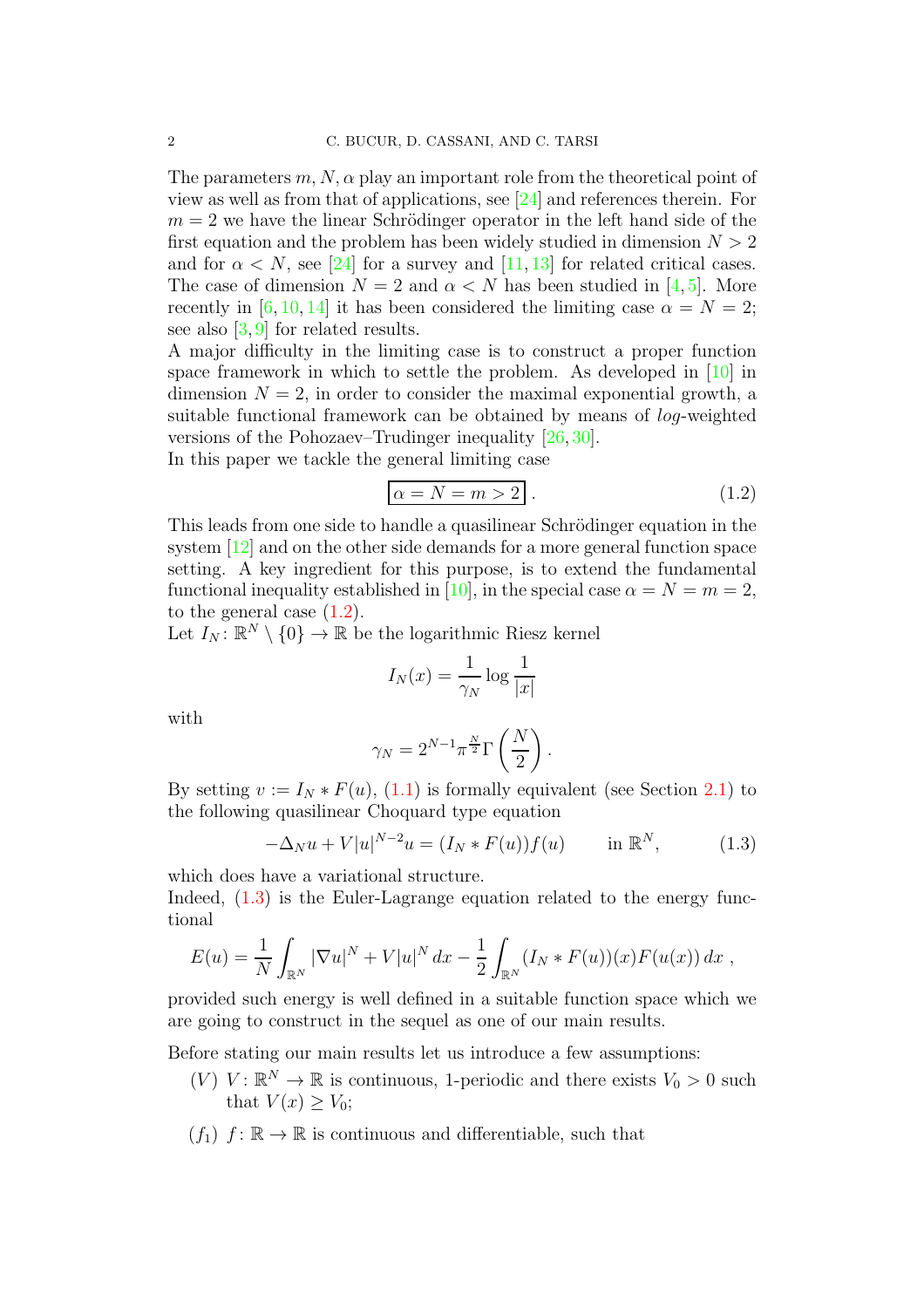- (i)  $f(s) \geq 0$ , for all  $s \geq 0$  and we may also assume (as we look for positive solutions)  $f(s) = 0$  for  $s \leq 0$ ;
- (ii) there exists  $C > 0$  such that  $f(s) \leq C s^p e^{\alpha_N s^{\frac{N}{N-1}}}$  as  $s \to +\infty$ , for some  $p > 0$  and where  $\alpha_N$  is given below;
- (iii)  $f(s) \approx s^{q-1}$ , as  $s \to +\infty$ , for some  $q > N$ ;

 $(f_2)$  there exist  $C > \delta > 0$  such that

$$
\frac{N-2}{N} + \delta \le \frac{F(s)f'(s)}{f^2(s)} \le C, \quad s > 0;
$$

 $(f_3)$   $\lim_{s\to+\infty}\frac{F(s)f'(s)}{f^2(s)}$  $\frac{f(s)f'(s)}{f^2(s)}=1$ , or equivalently  $\lim_{s\to+\infty}\frac{d}{ds}$ ds  $\frac{F(s)}{f(s)} = 0;$ 

 $(f_4)$  there exists  $\beta > 0$  such that

$$
\lim_{s \to +\infty} \frac{s^{\frac{2N-1}{N-1}} f(s) F(s)}{e^{2N(\omega_{N-1})^{\frac{1}{N-1}} s^{\frac{N}{N-1}}} } \ge \beta > \nu,
$$

where  $\nu$  will be explicitly given in Sect. [4.](#page-16-0)

Notice that from the assumptions on  $f$  we also deduce the following:

• there exists  $s_0 > 1$  such that

<span id="page-2-0"></span>
$$
0 \le F(s) \le C \begin{cases} |s|^q, & s \le s_0, \\ s^{p - \frac{1}{N-1}} e^{\alpha_N s^{\frac{N}{N-1}}}, & s > s_0; \end{cases}
$$
(1.4)

•  $f(s)$  is monotone increasing, hence  $F(s) = \int_0^s f(\tau) d\tau \leq s f(s)$ , while the quantity  $\frac{F(s)}{f(s)}$  is well defined and vanishes only at  $s = 0$ . Furthermore,

<span id="page-2-1"></span>
$$
\frac{d}{ds}\left(\frac{F(s)}{f(s)}\right) = \frac{f^2(s) - F(s)f'(s)}{f^2(s)} \le \frac{2}{N} - \delta
$$
\n(1.5)

which implies  $F(s) \leq (\frac{2}{N} - \delta)sf(s);$ 

• (f<sub>3</sub>) implies a fine lower bound on the quotient  $\frac{Ff'}{f^2}$ , as  $s \to +\infty$ . Indeed, for any  $\varepsilon > 0$  there exists  $s_{\varepsilon} > 0$  such that

$$
\frac{Ff'}{f^2}(s) \ge \begin{cases} \left(\frac{2}{N} + \delta\right)s, & s \le s_{\varepsilon} \\ (1 - \varepsilon)s, & s > s_{\varepsilon}; \end{cases}
$$
\n(1.6)

•  $(f_4)$  is in the spirit of the de Figueiredo–Miyagaki–Ruf condition [\[15\]](#page-29-10) and turns out to be a suitable compactness condition in this context. The role of condition  $(f_4)$  will be detailed in Section [4.1.](#page-17-0)

Examples of functions  $F(s)$  satisfying our set of assumptions are given below:

$$
F(s) = \begin{cases} s^q, s \le s_0 \\ e^{\alpha s^{\frac{N}{N-1}}}, s > s_0 \end{cases}, \ \forall q > N;
$$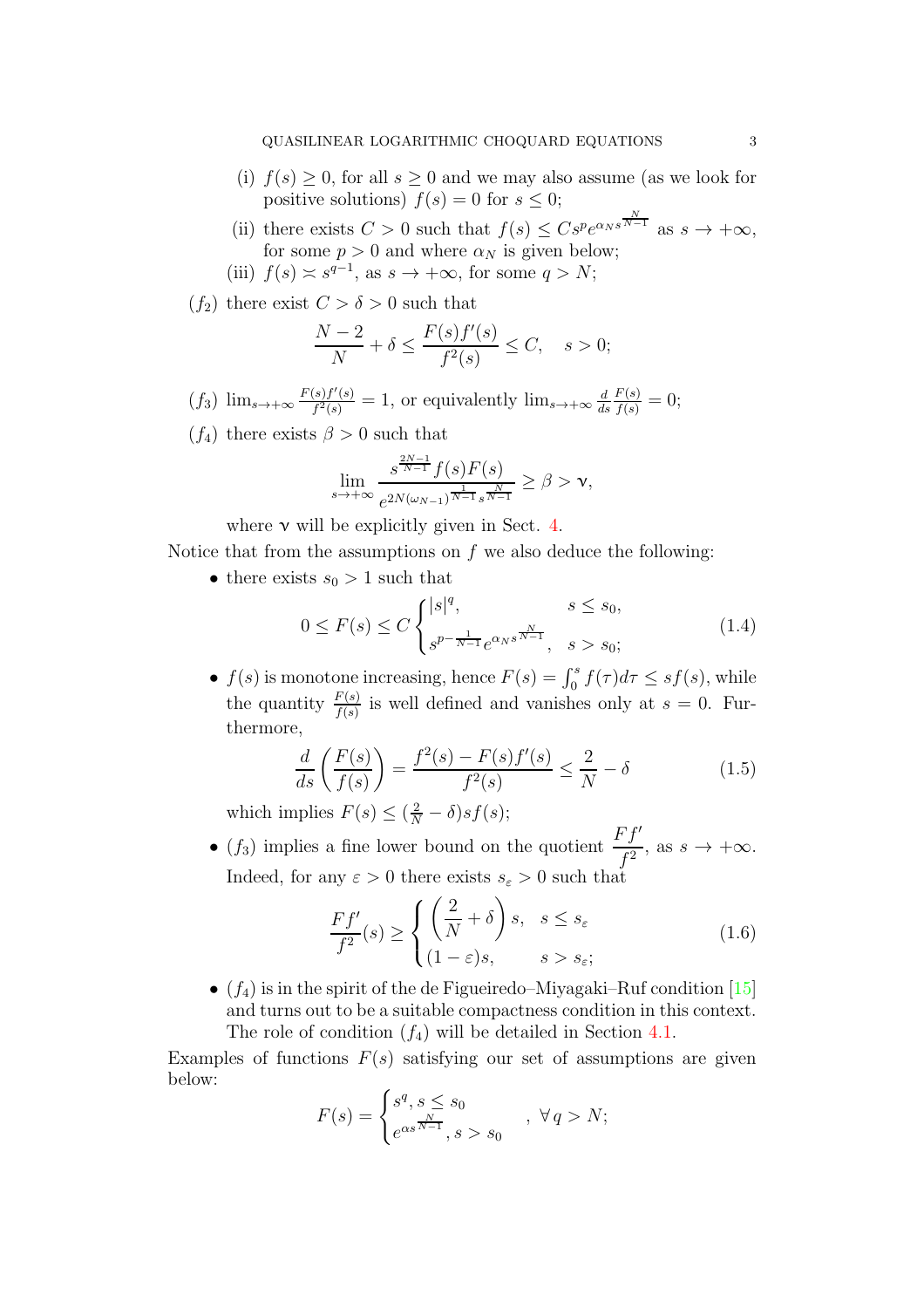$$
F(s) = s^p e^{\alpha s^{\frac{N}{N-1}}}, \ \forall \ p > N;
$$

$$
F(s) = \begin{cases} s^q, & s \le s_0 \\ \alpha s^p e^{\beta s^{\frac{N}{N-1}}}, & s > s_0 \end{cases}
$$

for  $q \geq N$ ,  $p > 1$  and suitable constants  $\alpha, \beta > 0$ .

Let us now introduce some basic notation:

$$
||u||_N := ||u||_{L^N(\mathbb{R}^N)}
$$

and

$$
||u|| := ||u||_{W^{1,N}(\mathbb{R}^N)} = (||\nabla u||_N^N + ||u||_N^N)^{\frac{1}{N}}.
$$

Let  $w(x) := \log(e+|x|)$  and define the weighted Sobolev space  $W^{1,N} L^q_w(\mathbb{R}^N)$ as the completion of smooth compactly supported functions with respect to the norm

$$
||u||_{q,w}^{N} = ||\nabla u||_{N}^{N} + ||u||_{L^{q}(wdx)}^{N}
$$
  
=  $\int_{\mathbb{R}^{N}} |\nabla u|^{N} dx + \left(\int_{\mathbb{R}^{N}} |u|^{q} \log(e + |x|) dx\right)^{N/q}.$ 

When  $q = N$ , for simplicity we denote  $W_w^{1,N}(\mathbb{R}^N) := W^{1,N} L_w^N(\mathbb{R}^N)$  and

$$
||u||_w^N := ||\nabla u||_N^N + ||u||_{L^N(wdx)}^N = \int_{\mathbb{R}^N} |\nabla u|^N dx + \int_{\mathbb{R}^N} |u|^N \log(e + |x|) dx.
$$

Let us set

$$
||u||_V := \left(\int_{\mathbb{R}^N} |\nabla u|^N + V|u|^N dx\right)^{\frac{1}{N}},
$$

and we use  $W_V^{1,N}$  $V^{1,N}_V(\mathbb{R}^N)$  to denote the set of all functions with bounded  $\|\cdot\|_V$ norm. Let us also set  $w_0(x) := \log(1+|x|)$ , and

$$
||u||_{q,V,w_0}^N := ||u||_V^N + ||u||_{L^q(w_0dx)}^N = ||u||_V^N + \left(\int_{\mathbb{R}^N} |u|^q \log(1+|x|) dx\right)^{\frac{N}{q}},
$$

and consider  $W_V^{1,N} L_{w_0}^q(\mathbb{R}^N)$  as the completion of smooth compactly supported functions with respect to the norm  $\|\cdot\|_{q,V,w_0}$ .

The proper function space setting in which the energy and the variational framework turns out to be well defined, will be a consequence of the following weighted version of the Pohozaev–Trudinger inequality, which we state here for simplicity in the case  $q = N$  (see Section [3](#page-10-0) for the case  $q > N$ ):

<span id="page-3-0"></span>**Theorem 1.1.** The weighted Sobolev space  $W_w^{1,N}(\mathbb{R}^N)$  embeds into the  $weighted \text{ } Orlicz \text{ } space \text{ } L_{\phi_N}(\mathbb{R}^N, \log(e+|x|)dx) \text{ } where$ 

$$
\phi_N(t) = e^t - \sum_{j=0}^{N-2} \frac{t^j}{j!}.
$$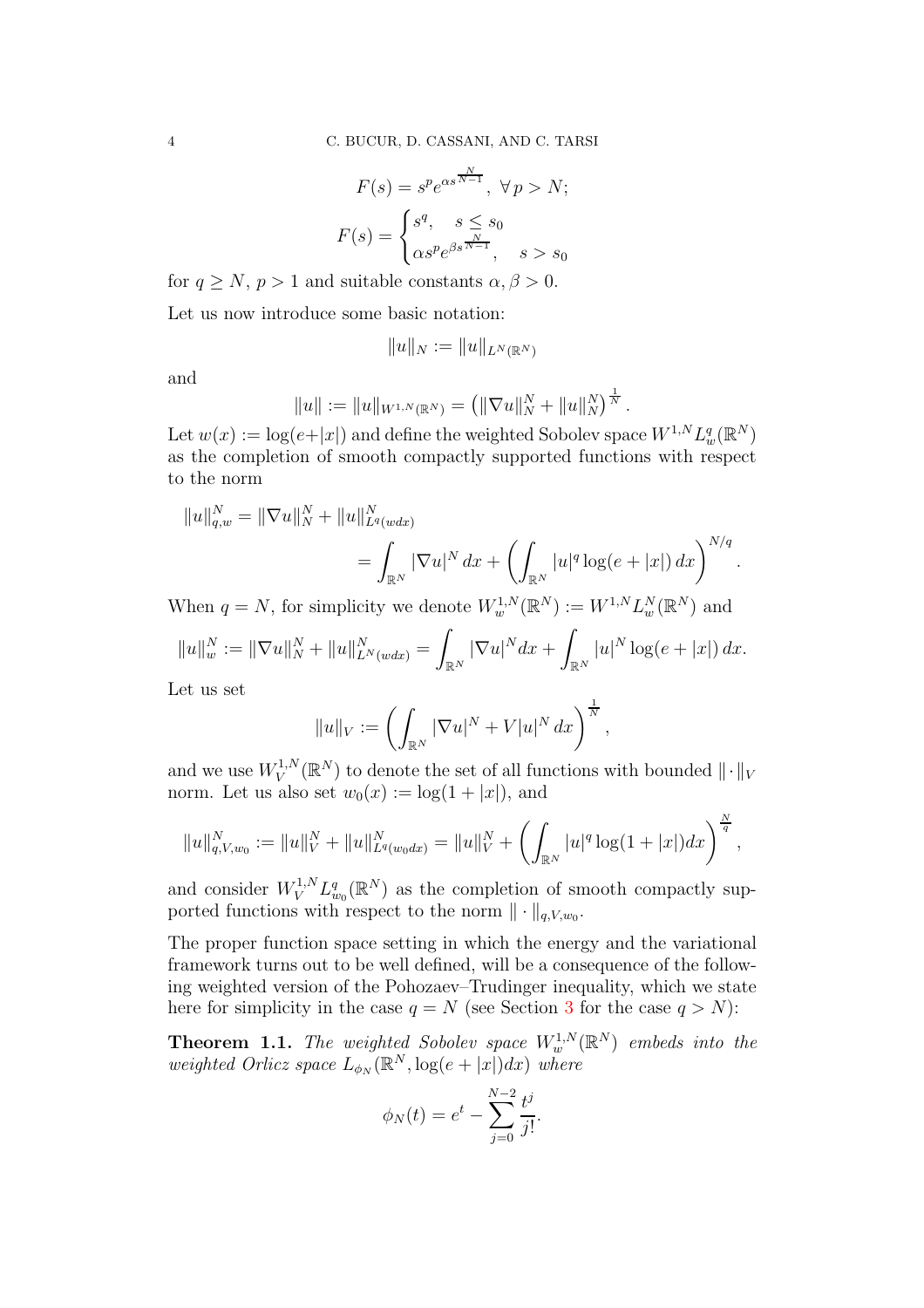*More precisely, the following holds*

$$
\int_{\mathbb{R}^N} \phi_N\left(\alpha|u|^{\frac{N}{N-1}}\right) \log(e+|x|) dx < \infty \;, \tag{1.7}
$$

 $for any u \in W_w^{1,N}(\mathbb{R}^N)$  and any  $\alpha > 0$ . Moreover, the following uniform *bound holds*

<span id="page-4-0"></span>
$$
\sup_{\|u\|_{w}^{N}\leq 1} \int_{\mathbb{R}^{N}} \phi_{N} \left( \alpha_{N} \left( \frac{N}{N+1} \right)^{1/(N-1)} |u|^{\frac{N}{N-1}} \right) \log(e+|x|) dx < +\infty , \tag{1.8}
$$

*where*  $\alpha_N = N \omega_{N-1}^{\frac{1}{N-1}}$  *is the sharp Moser exponent, and*  $\omega_{N-1}$  *is the*  $(N - 1)$ 1) $-$ *dimensional surface of the unit sphere in*  $\mathbb{R}^N$ *.* 

Inequality [\(1.8\)](#page-4-0) and its version in the case  $q > N$  (Theorem [3.3\)](#page-14-0), turn out to be key ingredients to obtain the following result:

<span id="page-4-1"></span>**Theorem 1.2.** *Suppose the nonlinearity* f *satisfies*  $(f_1)$ – $(f_4)$  *and that the potential* V *enjoys* (V )*. Then, problem* [\(1.3\)](#page-1-1) *possesses a nontrivial mountain pass solution which has finite energy in the weighted Sobolev space*  $W_V^{1,N} L_{w_0}^q(\mathbb{R}^N)$ .

Overview. In the next section we collect some preliminary material. Special attention is devoted to discuss equivalence between  $(1.3)$  and  $(1.1)$ . This is a quite delicate matter and still with some shadows which prevent to obtain optimal results. We are motivated by a very recent debate on this topic, towards a better understanding of the higher order fractional context.

In Section [3,](#page-10-0) we prove some fundamental results which from one side extend classical embeddings from Functional Analysis, due independently to Pohozaev and Trudigner in late sixties, on the other side provide a new tool in the 'variational toolbox' to prove existence results by variational methods; we are confident these results will be useful in other situations. Here we extend in a non trivial fashion to any dimension, previous results obtained in [\[10\]](#page-29-5) in dimension two and then applied to prove the existence of finite energy solutions to Schrödinger–Newton systems by variational techniques.

In Section [4,](#page-16-0) we exploit the abstract results of Section [3](#page-10-0) to provide a suitable variational framework in which we can prove the existence of a mountain pass solution to  $(1.3)$ . Due to the presence of exponential growth in the nonlinearity and of a sign-changing logarithmic kernel in the nonlocal part of the equation, here even the most standard variational steps become somehow delicate. We take care of stressing differences with the two dimensional case, in particular passing from semilinear, in dimension  $N = 2$ , to quasilinear nonlocal Schrödinger equations in higher dimensions  $N \geq 3$ , where some new ideas and efforts are needed.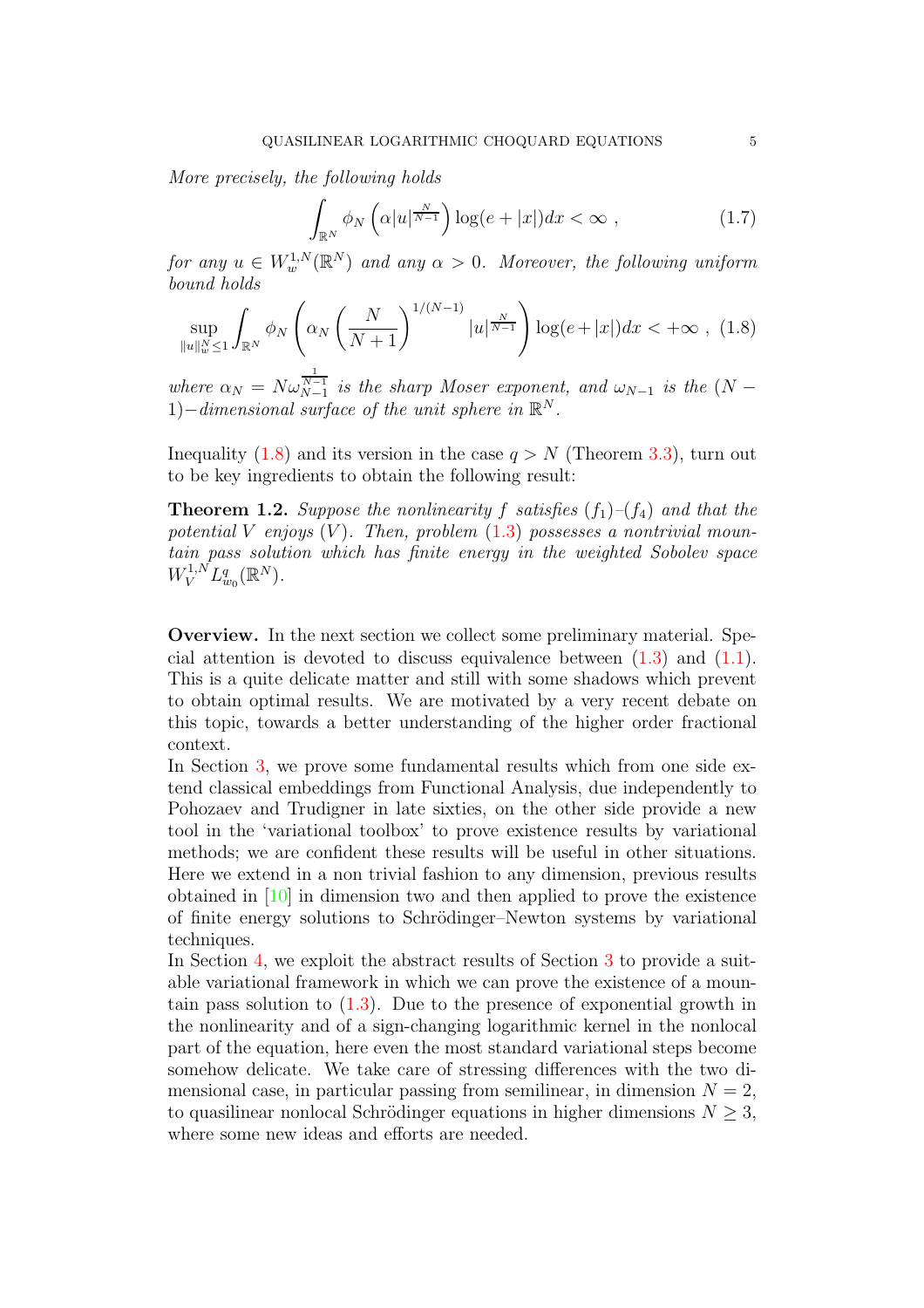### 2. On the equivalence between nonlocal equations and higher order fractional systems

Here we discuss the equivalence between the Choquard type equation [\(1.3\)](#page-1-1) and the higher order fractional system  $(1.1)$ . Formally, if in  $(1.3)$  we set

$$
\Phi_u := I_N * F(u),
$$

then the function  $u$  solves the equation

$$
-\Delta_N u + V|u|^{N-2}u = \Phi_u f(u), \quad \text{in} \quad \mathbb{R}^N
$$

and moreover,  $\Phi_u$  is the unique solution in  $\mathbb{R}^N$  to the following fractional equation

$$
(-\Delta)^{\frac{N}{2}}\phi = F(u) .
$$

However, this argument is affected by the notion of solution we deal with, this is somehow a delicate matter and not yet completely understood. Having in mind the commitment to make precise in the sequel what we mean by solution, we have the following, and for the moment heuristic

<span id="page-5-0"></span>**Proposition 2.1.** Let  $u \in W_V^{1,N} L^1_{w_0}(\mathbb{R}^N)$  be a solution of [\(1.3\)](#page-1-1). Then u *is a solution to*

$$
-\Delta_N u + V|u|^{N-2}u = \phi f(u) \quad \text{in } \mathbb{R}^N,
$$
\n(2.1)

*where*  $\phi$  *is the unique solution to* 

$$
(-\Delta)^{\frac{N}{2}}\phi = F(u) \quad in \ \mathbb{R}^N.
$$

Let us begin by recalling the definition in the distributional sense of the fractional Laplacian of any order. Set for  $s > 0$ ,

$$
L_s(\mathbb{R}^N) := \left\{ u \in L^1_{\text{loc}}(\mathbb{R}^N) \; \Big| \; \int_{\mathbb{R}^N} \frac{|u(x)|}{1 + |x|^{N+2s}} \, dx < \infty \right\},
$$

the operator  $(-\Delta)^s u$  is defined for all  $u \in L_s(\mathbb{R}^N)$  via duality, as

<span id="page-5-1"></span>
$$
\langle (-\Delta)^s u, \varphi \rangle = \int_{\mathbb{R}^N} u \, (-\Delta)^s \varphi \, dx, \qquad \forall \varphi \in \mathcal{S}(\mathbb{R}^N), \tag{2.2}
$$

where

$$
(-\Delta)^s \varphi = \mathcal{F}^{-1}\left( |\xi|^{2s} \mathcal{F} \varphi(\xi) \right), \qquad \forall \varphi \in \mathcal{S}(\mathbb{R}^N)
$$

denoting by  $\mathcal F$  the Fourier transform and where  $\mathcal S(\mathbb R^N)$  denotes the Schwartz space of rapidly decreasing functions. We remark that the right hand side of [\(2.2\)](#page-5-1) is well defined, thanks to the fact that for  $\varphi \in \mathcal{S}(\mathbb{R}^N)$ ,

$$
|(-\Delta)^s \varphi(x)| \le \frac{C}{|x|^{N+2s}},
$$

see e.g. [\[18,](#page-29-11) Proposition 2.1].

Let us consider the fractional Poisson's equation

<span id="page-5-2"></span>
$$
(-\Delta)^s u = f \quad \text{in } \mathbb{R}^N, \text{ with } 0 < s \le \frac{N}{2} \tag{2.3}
$$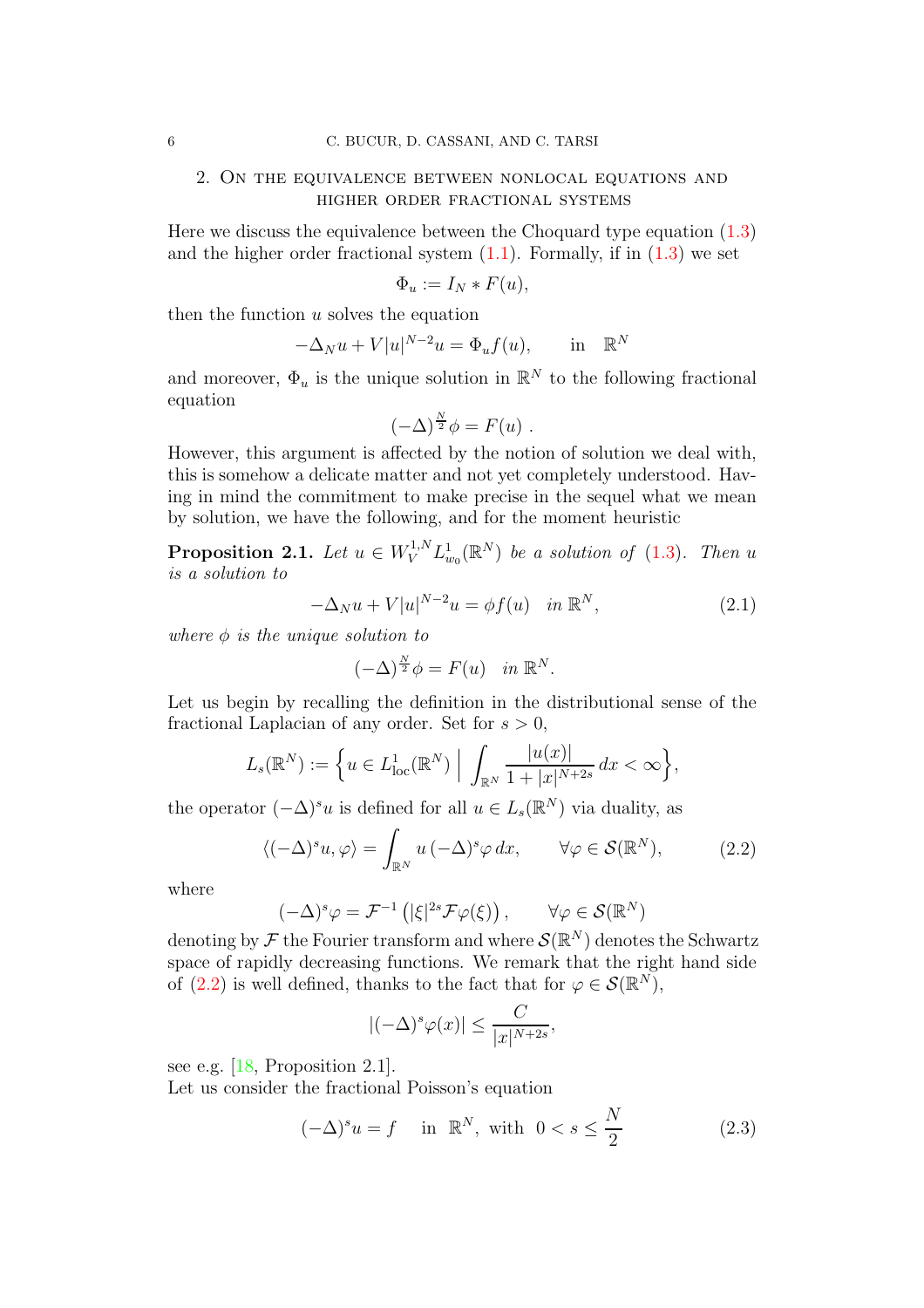If  $s \in (0, 1)$ , the setting and the representation formulas for solutions of this equation are settled in literature, among which recent studies carried out in [\[1,](#page-29-12)[8\]](#page-29-13). The case  $s > 1$  has been considered in very recent papers [\[2,](#page-29-14)[7,](#page-29-15)[29\]](#page-30-3), whereas a general approach, based on the notion of distributional solution dates back to classical works  $[20, 27, 28]$  $[20, 27, 28]$  $[20, 27, 28]$  $[20, 27, 28]$ , see also  $[16]$ .

<span id="page-6-0"></span>**Definition 2.2.** *Given*  $f \in \mathcal{S}'(\mathbb{R}^N)$ *, we say that*  $u \in L_{\frac{N}{2}}(\mathbb{R}^N)$  *is a distributional solution of* [\(2.3\)](#page-5-2) *if*

$$
\int_{\mathbb{R}^N} u(-\Delta)^{\frac{N}{2}} \varphi \, dx = \langle f, \varphi \rangle
$$

*for all*  $\varphi \in \mathcal{S}(\mathbb{R}^N)$ *.* 

It is well known that, if  $s < \frac{N}{2}$ , the distributional solution of  $(2.3)$  is given by

$$
u(x) = \mathcal{F}^{-1}\left(\frac{1}{|\xi|^{2s}} \mathcal{F}f(\xi)\right)(x)
$$

which is realized also by convolution with the Newtonian potential

$$
u(x) = (I_{2s} * f)(x)
$$
, where  $I_{2s}(x) = \frac{1}{\gamma_{N,s}} |x|^{2s-N}$ 

for some  $\gamma_{N,s} > 0$ , (see [\[27,](#page-30-4) Chapter 5]). Note that the Newtonian potential, in the case  $2s = N$ , is given by

$$
I_N(x) = \frac{1}{\gamma_N} \log \frac{1}{|x|} = \mathcal{F} |\xi|^{-N}(x),
$$

Nevertheless, when  $2s = N$  it is not possible to define the solution to  $(2.3)$ by Fourier transform in  $\mathcal{S}(\mathbb{R}^N)$  in general, due to the singularity of  $|\xi|^{-N}$  in zero. However, various assumptions on  $f$ , which improve the regularity of its Fourier transform, allow to recover the notion of distributional solution, for instance, the assumption

$$
\mathcal{F}f(0) = 0
$$
, that is  $\int_{\mathbb{R}^N} f(x)dx = 0$ .

The notion of Fourier transform has to be settled in a suitable framework, such as Lizorkin's spaces, defined as the subspace of Schwartz functions which are orthogonal to polynomials, namely :

$$
\Phi = \left\{ \varphi(x) \left| \varphi \in \mathcal{S}(\mathbb{R}^N), \int x^j \varphi(x) = 0, \ \forall \, |j| \in \mathbb{N}_0 \right. \right\}.
$$

Again, the convolution with a log-kernel does not yield enough  $L_{loc}^1$ -regularity to provide a notion of distributional solution in the general context of  $\mathcal{S}(\mathbb{R}^N)$ . See [\[27,](#page-30-4) Chapter 5] for more details.

Notice that when N is even,  $(-\Delta)^{N/2}$  is an integer order operator, so its fundamental solution in  $\mathbb{R}^N$  is known, see e.g. [\[22,](#page-30-6) Proposition 22].

When  $N$  is odd, the fractional case, an alternative approach to circumvent the loss of regularity in the borderline case  $2s = N$  is given in [\[18\]](#page-29-11) (see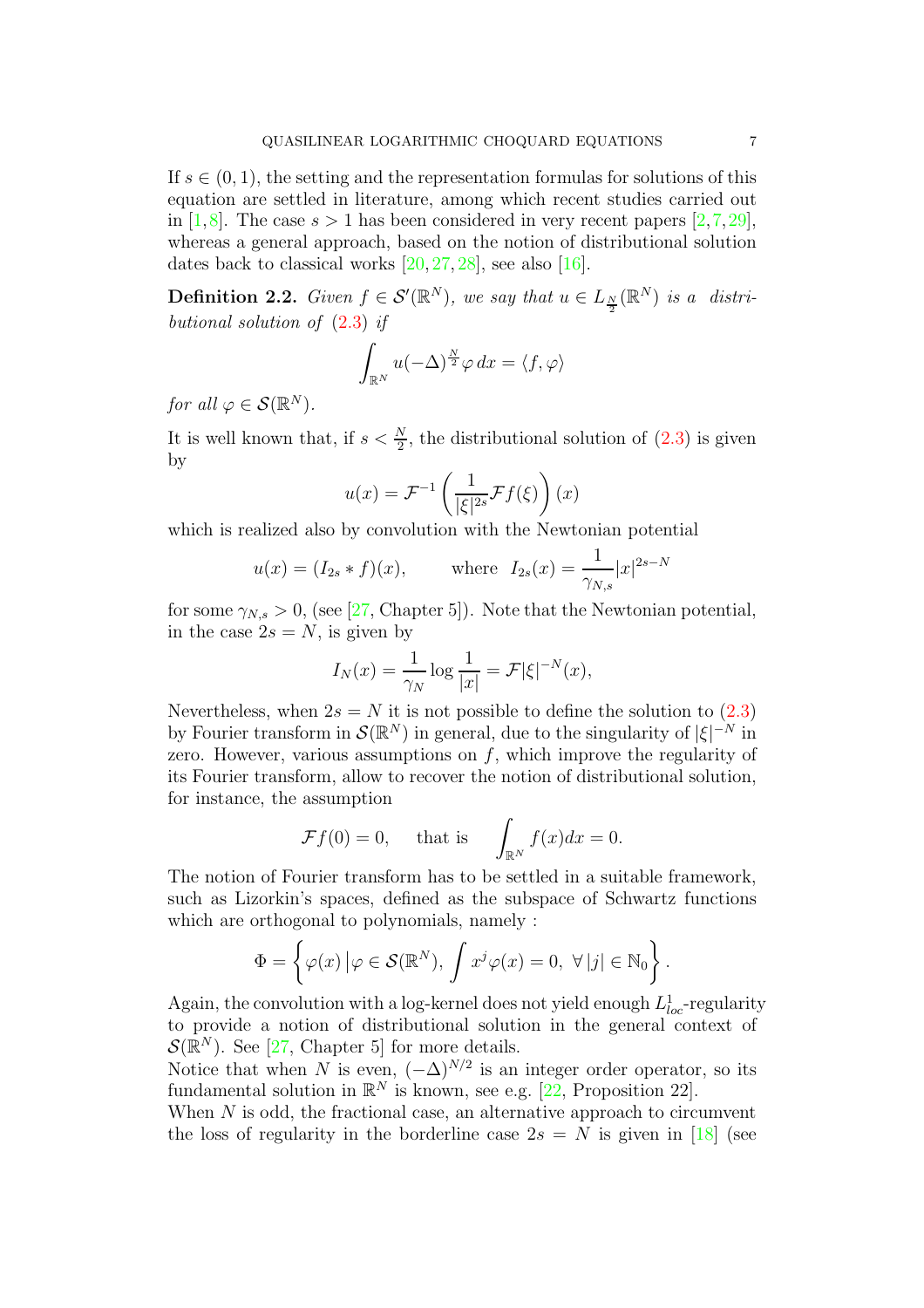also  $[17, 19, 23]$  $[17, 19, 23]$  $[17, 19, 23]$  $[17, 19, 23]$ . We next recall some ideas from  $[18]$ . The argument is simple, the  $N/2$ -Laplacian can be seen as the composition of the  $1/2$ -Laplacian with the Laplacian of integer order  $(N-1)/2$ . The following proposition ensures that the logarithmic potential  $I_N$  is the fundamental solution of the  $N/2$ -Laplacian in this sense.

**Proposition 2.3.** *[\[18,](#page-29-11) Lemma A.2] Let*  $N \geq 3$  *be an odd integer number and define*

$$
\Phi(x) := (-\Delta)^{\frac{N-1}{2}} I_N(x) = \frac{c_n}{|x|^{N-1}}.
$$

*Then*  $\Phi$  *is the fundamental solution of*  $(-\Delta)^{\frac{1}{2}}$  *in*  $\mathbb{R}^N$ *, in the sense that for*  $all f \in L^1(\mathbb{R}^N)$  *it holds that*  $\Phi * f \in L_{\frac{1}{2}}(\mathbb{R}^N)$  *and that* 

$$
\langle (-\Delta)^{\frac{1}{2}}(\Phi * f), \varphi \rangle := \int_{\mathbb{R}^N} (\Phi * f)(x) (-\Delta)^{\frac{1}{2}} \varphi(x) dx = \int_{\mathbb{R}^N} f \varphi dx,
$$

*for all*  $\varphi \in \mathcal{S}(\mathbb{R}^N)$ *.* 

However, it is not straightforward from here that  $I_N$  is the fundamental solution of  $(-\Delta)^{N/2}$  in the sense of Definition [2.2.](#page-6-0) Actually, by interpreting the  $N/2$ -Laplacian (when N is odd) as the composition of the Laplacian of (integer) order  $(N-1)/2$  and the 1/2-Laplacian, one has that Definition [2.2](#page-6-0) turns out to be equivalent to the following

<span id="page-7-0"></span>**Definition 2.4.** *[\[18,](#page-29-11) Definition 1.1]* Given  $f \in \mathcal{S}'(\mathbb{R}^N)$ *, we say u is a solution of* [\(2.3\)](#page-5-2) *if*

$$
u \in W^{N-1,1}_{\mathrm{loc}}(\mathbb{R}^N), \qquad \Delta^{\frac{N-1}{2}}u \in L_{\frac{1}{2}}(\mathbb{R}^N),
$$

*and*

$$
\int_{\mathbb{R}^N} (-\Delta)^{\frac{N-1}{2}} u(-\Delta)^{\frac{1}{2}} \varphi \, dx = \langle f, \varphi \rangle
$$

*for all*  $\varphi \in \mathcal{S}(\mathbb{R}^N)$ *.* 

Indeed, we have

**Proposition 2.5.** *[\[18,](#page-29-11) Proposition 2.6]* Let  $f \in L^1(\mathbb{R}^N)$ . Then u is a *solution of* [\(2.3\)](#page-5-2) *in the sense of Definition [2.4](#page-7-0) if and only if* u *is a solution in the sense of Definition [2.2.](#page-6-0)*

As already pointed out, the convolution  $I_N * f$  itself does not provide in general a distributional solution of [\(2.3\)](#page-5-2). Nevertheless, a suitable modification of the logarithmic potential  $I_N$ , from one side yields enough  $L^1_{loc}$ -regularity, on the other side it is the fundamental solution of the  $N/2$ -Laplacian, in the distributional sense of Definition [2.2.](#page-6-0)

<span id="page-7-1"></span>**Lemma 2.6.** [\[18,](#page-29-11) Lemma 2.3] Let  $f \in L^1(\mathbb{R}^N)$ , and for all  $x \in \mathbb{R}^N$ ,

$$
\tilde{v}(x) := \frac{1}{\gamma_N} \int_{\mathbb{R}^N} \log \left( \frac{1 + |y|}{|x - y|} \right) f(y) \, dy.
$$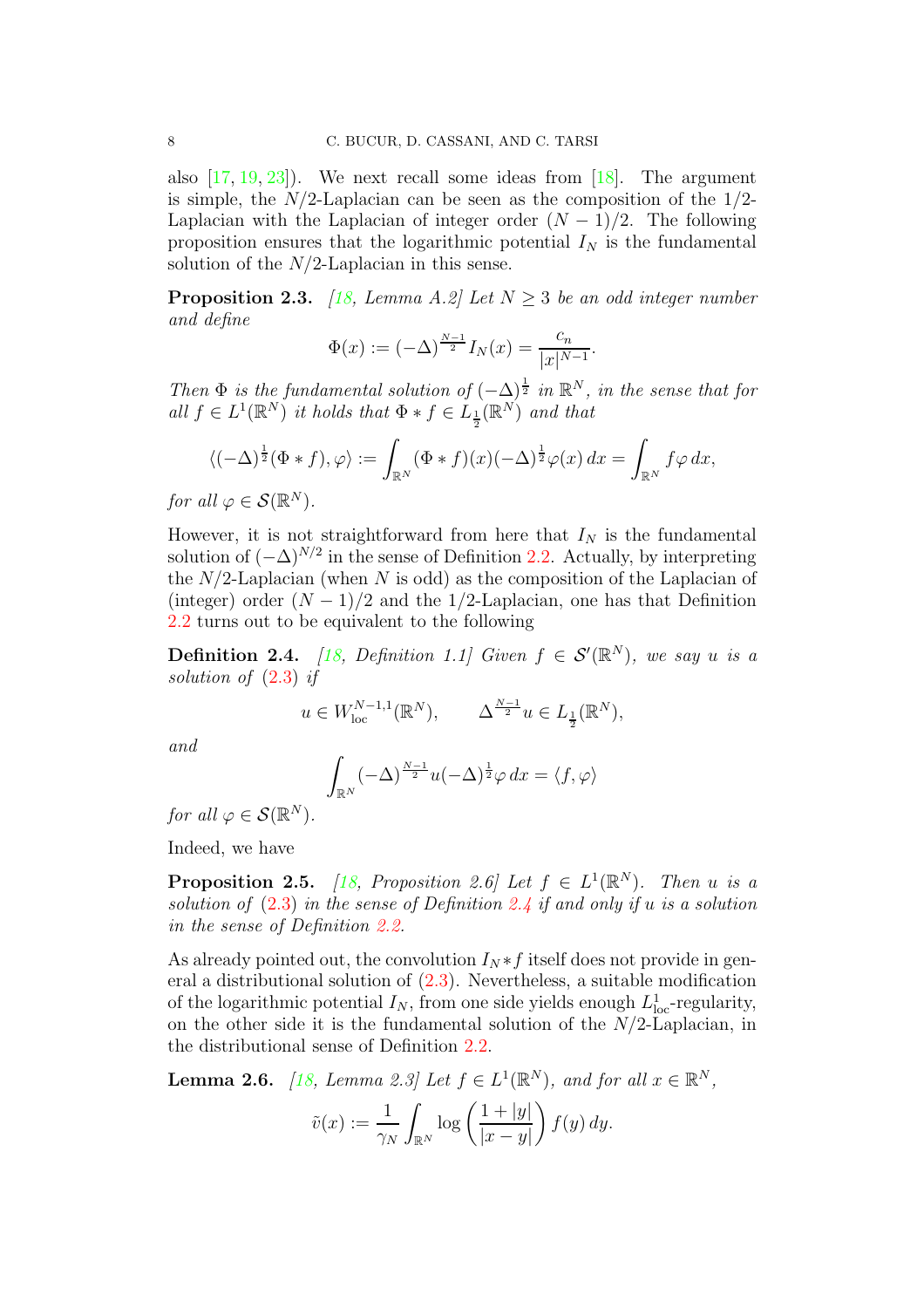*Then*  $\tilde{v} \in W_{\text{loc}}^{N-1,1}(\mathbb{R}^N)$  *and* Z Z

$$
\int_{\mathbb{R}^N} \tilde{v}(x) (-\Delta)^{\frac{N}{2}} \varphi(x) dx = \int_{\mathbb{R}^N} (-\Delta)^{\frac{N-1}{2}} \tilde{v}(x) (-\Delta)^{\frac{1}{2}} \varphi(x) dx
$$
  
= 
$$
\int_{\mathbb{R}^N} f(x) \varphi(x) dx
$$

*for all*  $\varphi \in \mathcal{S}(\mathbb{R}^N)$ , *i.e,*  $\tilde{v}$  *is a distributional solution (in the sense of Definitions [2.4,](#page-7-0) [2.2\)](#page-6-0) of* [\(2.3\)](#page-5-2)*.*

Lemma 2.7. *[\[18,](#page-29-11) Lemma 2.4] Let* u *be a solution of* [\(2.3\)](#page-5-2) *in the sense of Definition* [2.2](#page-6-0) *with*  $f \in L^1(\mathbb{R}^N)$ *. Then* 

$$
u = \tilde{v} + p,
$$

*where* p *is a polynomial of degree at most*  $n - 1$ *.* 

As a consequence of what we have recalled here from [\[18\]](#page-29-11), we are now in the position to proof Proposition [2.1.](#page-5-0)

*Proof of Proposition* [2.1.](#page-5-0) Let  $u \in W^{1,N} L^q_{w_0}(\mathbb{R}^N)$  be a (weak) solution of [\(1.3\)](#page-1-1). Then  $F(u) \in L^p(\mathbb{R}^N)$  for any  $p \geq 1$ , as a consequence of Theorems [1.1](#page-3-0) and [3.3.](#page-14-0) Let

$$
\tilde{v}(x) = \int_{\mathbb{R}^N} \log \left( \frac{1 + |y|}{|x - y|} \right) F(u(y)) \, dy.
$$

Let us rewrite equation  $(1.3)$  as follows

$$
(-\Delta)_N u(x) + V(x) |u(x)|^{N-2} u(x)
$$
  
=  $\tilde{v}(x) f(u(x)) + [(I_N * F(u))(x) - \tilde{v}(x)] f(u(x))$ .

Set

$$
\tilde{\Phi}(x) := I_N * F(u)(x) = \tilde{v}(x) + \left[ (I_N * F(u))(x) - \tilde{v}(x) \right]
$$

and recall that

$$
(I_N * F(u))(x) - \tilde{v}(x) =
$$
  
=  $\frac{1}{\gamma_N} \int_{\mathbb{R}^N} \left( \log \frac{1}{|x-y|} - \log \left( \frac{1+|y|}{|x-y|} \right) \right) F(u(y)) dy$   
=  $-\frac{1}{\gamma_N} \int_{\mathbb{R}^N} \log(1+|y|) F(u(y)) dy$ .

Since  $u \in W^{1,N} L_{w_0}^q(\mathbb{R}^N)$ , according to Theorem [3.3](#page-14-0)

$$
\int_{\mathbb{R}^N} \log(1+|y|) F(u(y)) dy < \infty,
$$

hence  $\kappa_N := (I_N * F(u))(x) - \tilde{v}(x)$  is a constant function. Hence

$$
\tilde{\Phi}(x) = \tilde{v}(x) + \kappa_N \in W_{\text{loc}}^{N-1,1}(\mathbb{R}^N)
$$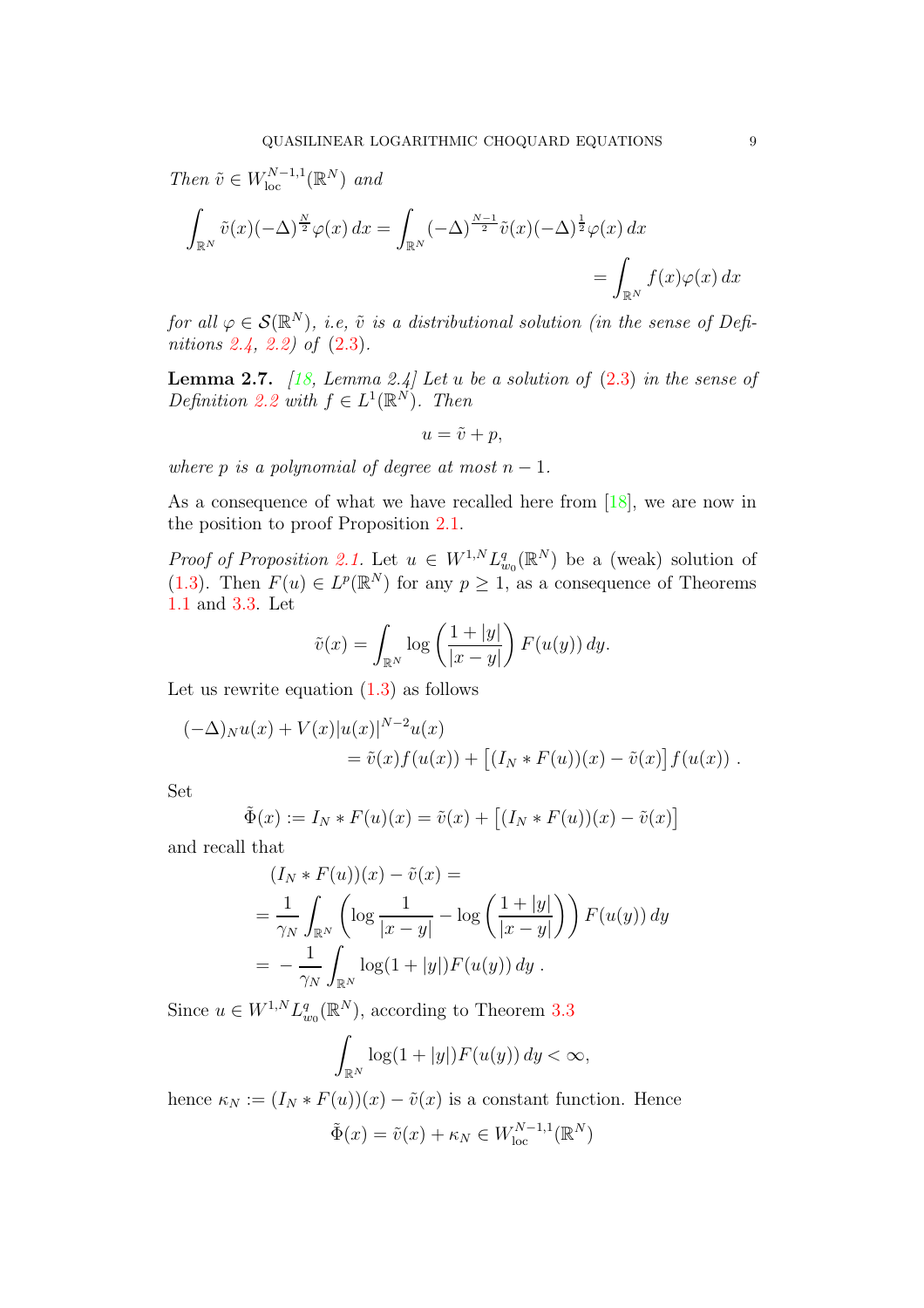and according to Lemma [2.6,](#page-7-1) for any  $\varphi \in \mathcal{S}(\mathbb{R}^N)$  we have

$$
\int_{\mathbb{R}^N} \tilde{\Phi}(-\Delta)^{\frac{N}{2}} \varphi \, dx = \int_{\mathbb{R}^N} (-\Delta)^{\frac{N-1}{2}} \tilde{\Phi}(-\Delta)^{\frac{1}{2}} \varphi \, dx
$$

$$
= \int_{\mathbb{R}^N} (-\Delta)^{\frac{N-1}{2}} (\tilde{v} + \kappa_N)(-\Delta)^{\frac{1}{2}} \varphi \, dx
$$

$$
= \int_{\mathbb{R}^N} (-\Delta)^{\frac{N-1}{2}} \tilde{v}(-\Delta)^{\frac{1}{2}} \varphi \, dx
$$

$$
= \int_{\mathbb{R}^N} F(u) \varphi \, dx.
$$

Indeed, we point out that since N is odd,  $(-\Delta)^{\frac{N-1}{2}}$  is an integer order operator and hence  $(-\Delta)^{\frac{N-1}{2}}\kappa_N = 0$ . Therefore,  $\tilde{\Phi}$  is a distributional solution of  $(-\Delta)^{\frac{N}{2}} \phi = F(u)$ , in the sense of Definition [2.2.](#page-6-0) □

*Remark* 2.8*.* Notice that

$$
I_N * F(u) \in L^1_{loc}(\mathbb{R}^N)
$$

since

$$
\int_{\Omega} |I_N * F(u)| dx \le \int_{\Omega \times \mathbb{R}^N} |\log |x - y|| F(u) dx dy \le
$$
  

$$
\le C_{\mu} \int_{\Omega \times \mathbb{R}^N} \left[ \frac{1}{|x - y|^{\mu}} + \log(1 + |x|) + \log(1 + |y|) \right] F(u(y)) dx dy < +\infty
$$

where  $\mu > 0$ . Boundedness follows by the Hardy-Littlewood-Sobolev inequality and from Theorems [1.1](#page-3-0) and [3.3.](#page-14-0) Similarly one also has

$$
I_N * F(u) \in L_{\frac{N}{2}}(\mathbb{R}^N)
$$

and that it is a distributional solution of

$$
(-\Delta)^{N/2}\phi = F(u).
$$

We conclude this preliminary section by recalling two classical versions of the Hardy–Littlewood–Sobolev inequality which will be used later on:

<span id="page-9-1"></span>**Proposition 2.9** (HLS inequality). Let  $s, r > 1$  and  $0 < \mu < N$  with  $1/s + \mu/N + 1/r = 2$ ,  $f \in L^{s}(\mathbb{R}^{N})$  and  $g \in L^{r}(\mathbb{R}^{N})$ . There exists a *constant*  $C(s, N, \mu, r)$ *, independent of*  $f, h$ *, such that* 

$$
\int_{\mathbb{R}^N} \left[ \frac{1}{|x|^{\mu}} * f(x) \right] g(x) \le C(s, N, \mu, r) \|f\|_s \|g\|_r.
$$

<span id="page-9-0"></span>Proposition 2.10 (Logarithmic HLS inequality). *Let* f, g *be two nonnegative functions belonging to*  $L \ln L(\mathbb{R}^N)$ , such that  $\int f \log(1 + |x|)$  $\infty$ ,  $\int g \log(1 + |x|) < \infty$  and  $||f||_1 = ||g||_1 = 1$ . There exists a constant  $C_N$ , *independent of* f, g*, such that*

$$
2N\int_{\mathbb{R}^N}\left[\log\frac{1}{|x|}*f(x)\right]g(x)\leq C_N+\int_{\mathbb{R}^N}f\log fdx+\int_{\mathbb{R}^N}g\log gdx.
$$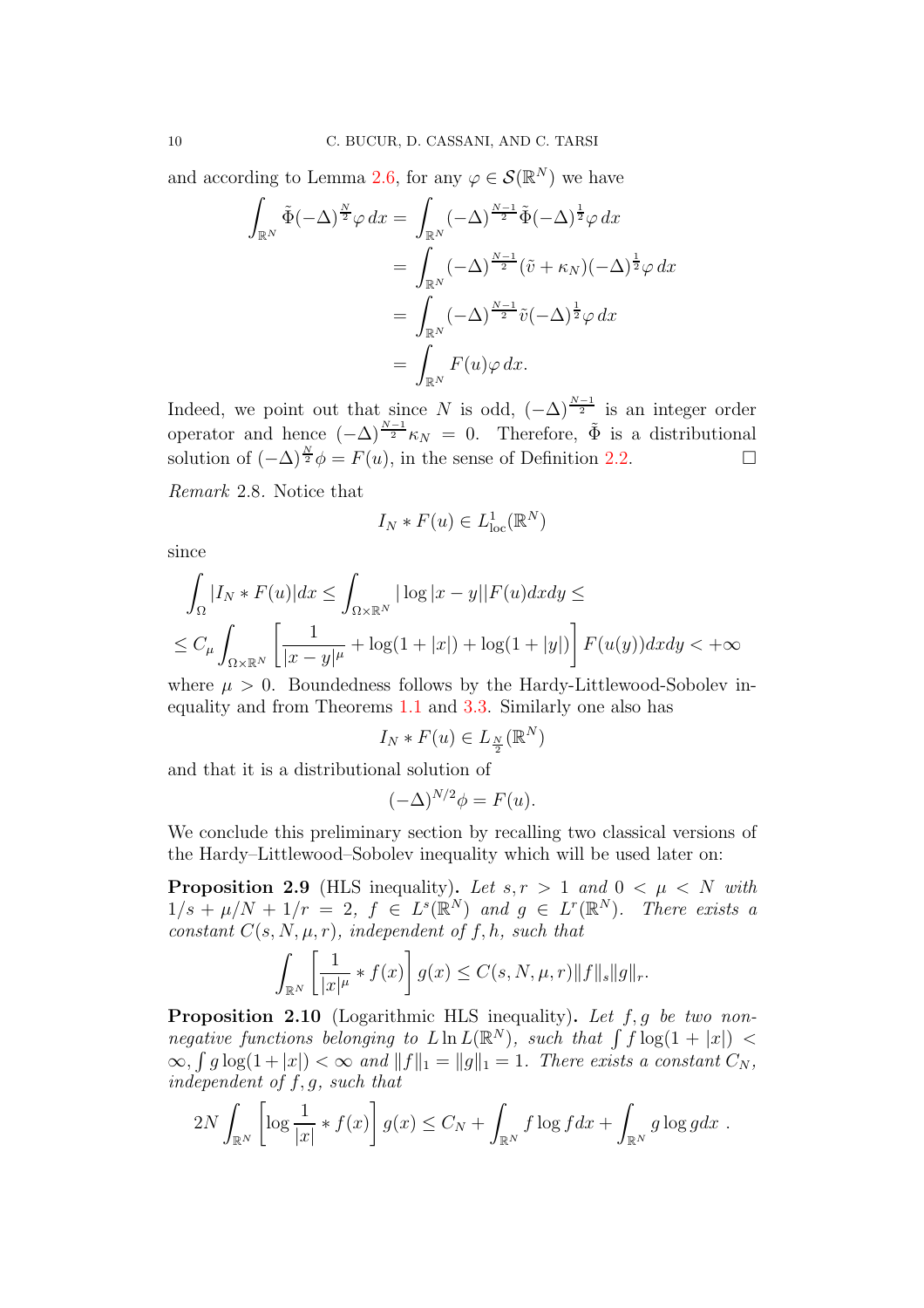# <span id="page-10-0"></span>3. A log-weighted POHOZAEV–TRUDINGER TYPE INEQUALITY IN  $\mathbb{R}^N$

In this section, we prove a Pohozaev–Trudinger type inequality in the whole  $\mathbb{R}^N$ , with a logarithmic weight which appears just in the mass part of the energy. The prototype weight is

$$
w = \log(e + |x|),
$$

which plays a role only as  $|x| \to +\infty$ . The main result of this section is a quite involved extension of [\[10,](#page-29-5) Theorem 3.1], where the two dimensional case was considered. We begin with the case  $q = N$  whence the case  $q > N$ will be covered in Theorem [3.3.](#page-14-0)

*Proof of Theorem [1.1.](#page-3-0)* We perform a change of variables, by using hypershperical coordinates in  $\mathbb{R}^N$ , to pass from  $W_{w_0}^{1,N}(\mathbb{R}^N)$  to  $W^{1,N}(\mathbb{R}^N)$  as follows

$$
x = \begin{cases} x_1 = |x| \sin \theta_1 \sin \theta_2 \dots \sin \theta_{N-2} \sin \theta_{N-1} \\ x_2 = |x| \sin \theta_1 \sin \theta_2 \dots \sin \theta_{N-2} \cos \theta_{N-1} \\ x_3 = |x| \sin \theta_1 \sin \theta_2 \dots \cos \theta_{N-2} \\ \dots \\ x_N = |x| \cos \theta_1, \end{cases}
$$

where  $\theta_1, \ldots, \theta_{N-2} \in [0, \pi]$ , whence  $\theta_{N-1} \in [0, 2\pi)$ ,  $|x|^2 = x_1^2 + \cdots + x_N^2$ . By acting only on the radial component of a point in  $\mathbb{R}^N$ , set

$$
T(|x|) = |y|, \quad \frac{y}{|y|} = \frac{x}{|x|}, \quad |y| = |x| \sqrt[N]{\log(e + |x|)}.
$$

We set  $r = |x|$  and  $s = |y|$ , hence  $s = T(r) = r \sqrt[N]{\log(e+r)}$ . We obtain

$$
T'(r) = \frac{N \log(e+r) + \frac{r}{e+r}}{N[\log(e+r)]^{\frac{N-1}{N}}} > 0, \quad T(0) = 0, \quad \lim_{r \to +\infty} T(r) = +\infty
$$

and thus T is invertible on  $\mathbb{R}^N$  (though the inverse map is not explicitly known). Set

$$
v(y):=u(x)
$$

or, equivalently

$$
u(r\sin\theta_1 \dots \sin\theta_{N-1}, \dots, r\cos\theta_1)
$$
  
 
$$
v(T(r)\sin\theta_1 \dots \sin\theta_{N-1}, \dots, T(r)\cos\theta_1).
$$

Then, denoting  $\theta = (\theta_1, \ldots, \theta_{N-1})$  and

$$
w(r, \theta) := u(r \sin \theta_1 \dots \sin \theta_{N-1}, \dots, r \cos \theta_1)
$$
  
\n
$$
\widetilde{w}(s, \theta) := v (s \sin \theta_1 \dots \sin \theta_{N-1}, \dots, s \cos \theta_1),
$$
  
\n
$$
w(r, \theta) = \widetilde{w}(T(r), \theta),
$$

we compute

$$
w_r(r, \theta) = \widetilde{w}_s(T(r), \theta) T'(r),
$$
  
\n
$$
w_{\theta_i}(T(r), \theta) = \widetilde{w}_{\theta_i}(T(r), \theta) \quad i = 1, ..., N - 1.
$$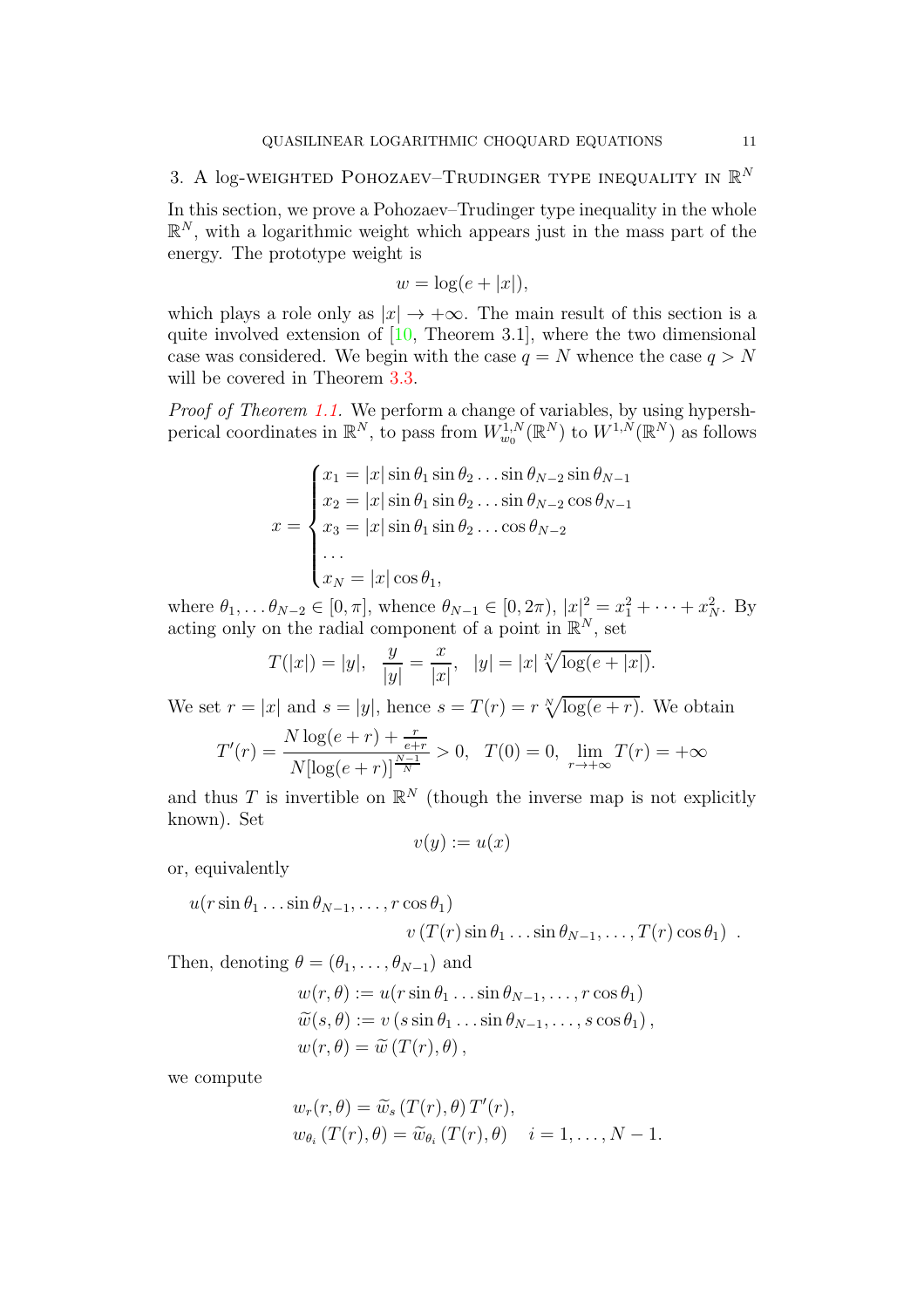Therefore

$$
\int_{\mathbb{R}^{N}} |\nabla v|^{N} dy
$$
\n
$$
= \int_{0}^{2\pi} \int_{0}^{\pi} \sin \theta_{N-2} \cdots \int_{0}^{\pi} \sin^{N-2} \theta_{1} \int_{0}^{+\infty} \left[ \tilde{w}_{s}^{2}(s, \theta) + \frac{\tilde{w}_{\theta_{1}}^{2}(s, \theta)}{s^{2}} + \cdots \right. \\
\left. + \frac{\tilde{w}_{\theta_{N-1}}^{2}(s, \theta)}{s^{2} \sin^{2} \theta_{1} \cdots \sin^{2} \theta_{N-2}} \right]_{s}^{N-1} ds d\theta_{1} \cdots d\theta_{N-2} d\theta_{N-1}
$$
\n
$$
= \int_{0}^{2\pi} \int_{0}^{\pi} \sin \theta_{N-2} \cdots \int_{0}^{\pi} \sin^{N-2} \theta_{1} \int_{0}^{+\infty} \left[ \tilde{w}_{s}^{2}(T(r), \theta) + \frac{\tilde{w}_{\theta_{1}}^{2}(T(r), \theta)}{T^{2}(r)} + \cdots \right. \\
\left. + \frac{\tilde{w}_{\theta_{N-1}}^{2}(T(r), \theta)}{T^{2}(r) \sin^{2} \theta_{1} \cdots \sin^{2} \theta_{N-2}} \right]_{s}^{N} T^{N-1}(r) T'(r) dr d\theta_{1} \cdots d\theta_{N-2} d\theta_{N-1}
$$
\n
$$
= \int_{0}^{2\pi} \int_{0}^{\pi} \sin \theta_{N-2} \cdots \int_{0}^{\pi} \sin^{N-2} \theta_{1} \int_{0}^{+\infty} \left[ \frac{w_{r}^{2}(r, \theta)}{[T'(r)]^{2}} + \frac{w_{\theta_{1}}^{2}(r, \theta)}{r^{2}} \frac{r^{2}}{T^{2}(r)} + \cdots \right. \\
\left. + \frac{w_{\theta_{N-1}}^{2}(r, \theta)}{r^{2}} \frac{r^{2}}{T^{2}(r) \sin^{2} \theta_{1} \cdots \sin^{2} \theta_{N-2}} \right]_{s}^{\frac{N}{2}} T^{N-1} T' dr d\theta_{1} \cdots d\theta_{N-2} d\theta_{N-1}.
$$

Now, since

$$
\frac{1}{[T'(r)]^2} = \frac{\left[\log(e+r)\right]^{\frac{2(N-1)}{N}}}{\left[\log(e+r) + \frac{r}{N(e+r)}\right]^2}, \frac{r^2}{T^2(r)} = \frac{1}{\left[\log(e+r)\right]^{2/N}}
$$

we get

$$
\frac{N}{N+1} \frac{r^2}{T^2(r)} < \frac{1}{[T'(r)]^2} < \frac{r^2}{T^2(r)}.
$$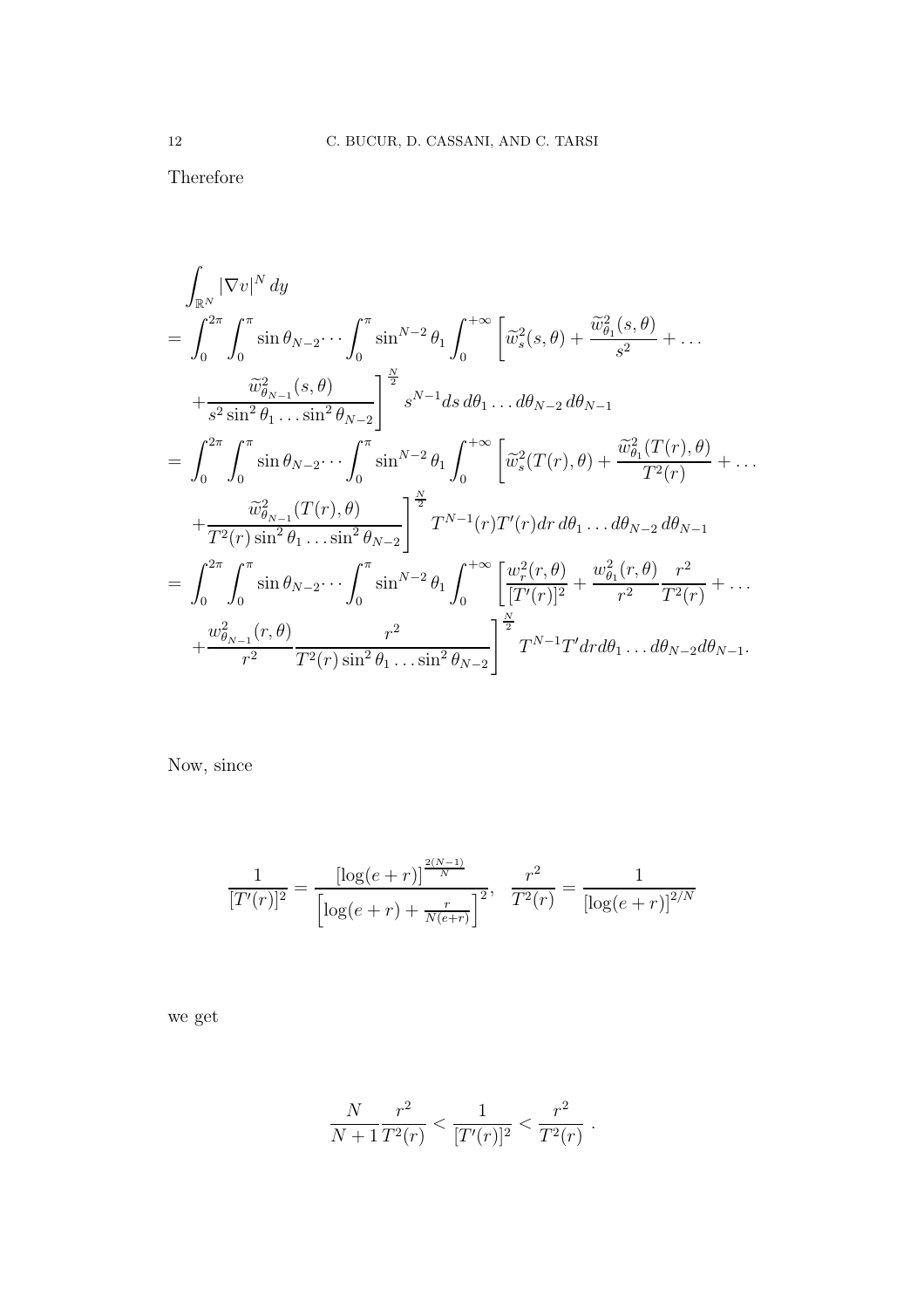Thus we have

$$
\left(\frac{N}{N+1}\right)^{\frac{N}{2}} \int_{0}^{2\pi} \int_{0}^{\pi} \sin \theta_{N-2} \cdots \int_{0}^{\pi} \sin^{N-2} \theta_{1} \cdot \int_{0}^{+\infty} \left[w_{r}^{2}(r,\theta) + \frac{w_{\theta_{1}}^{2}(r,\theta)}{r^{2}} + \cdots \right] \n+ \frac{w_{\theta_{N-1}}^{2}(r,\theta)}{r^{2} \sin^{2} \theta_{1} \cdots \sin^{2} \theta_{N-2}} \bigg]^{\frac{N}{2}} \frac{r^{N} T'(r)}{T(r)} dr d\theta_{1} \cdots d\theta_{N-2} d\theta_{N-1} \n\leq \int_{\mathbb{R}^{N}} |\nabla v|^{N} dy_{1} \cdots dy_{N} \n\leq \int_{0}^{2\pi} \int_{0}^{\pi} \sin \theta_{N-2} \cdots \int_{0}^{\pi} \sin^{N-2} \theta_{1} \int_{0}^{+\infty} \left[w_{r}^{2}(r,\theta) + \frac{w_{\theta_{1}}^{2}(r,\theta)}{r^{2}} + \cdots \n+ \frac{w_{\theta_{N-1}}^{2}(r,\theta)}{r^{2} \sin^{2} \theta_{1} \cdots \sin^{2} \theta_{N-2}} \right]^{\frac{N}{2}} \frac{r^{N} T'(r)}{T(r)} dr d\theta_{1} \cdots d\theta_{N-2} d\theta_{N-1} .
$$

On the one hand, from

$$
\frac{r^{N}T'(r)}{T(r)} = r^{N-1} \left[ 1 + \frac{r}{N(e+r)\log(e+r)} \right]
$$

one has

<span id="page-12-0"></span>
$$
r^{N-1} < \frac{r^N T'(r)}{T(r)} < \frac{N+1}{N} r^{N-1} \tag{3.1}
$$

and then

$$
\left(\frac{N}{N+1}\right)^{\frac{N}{2}}\int_{\mathbb{R}^N}|\nabla u|^N\,dx < \int_{\mathbb{R}^N}|\nabla v|^N\,dy < \frac{N+1}{N}\int_{\mathbb{R}^N}|\nabla u|^N\,dx. \tag{3.2}
$$

On the other hand,

$$
\int_{\mathbb{R}^N} |v|^N \, dy
$$
\n
$$
= \int_0^{2\pi} \int_0^{\pi} \sin \theta_{N-2} \cdots \int_0^{\pi} \sin^{N-2} \theta_1 \int_0^{+\infty} |\widetilde{w}(s,\theta)|^N s^{N-1} ds d\theta_1 \dots d\theta_{N-1}
$$
\n
$$
= \int_0^{2\pi} \int_0^{\pi} \sin \theta_{N-2} \cdots \int_0^{\pi} \sin^{N-2} \theta_1 \int_0^{+\infty} |\widetilde{w}(T(r),\theta)|^N T' T^{N-1} dr \dots d\theta_{N-1}
$$
\n
$$
= \int_0^{2\pi} \int_0^{\pi} \sin \theta_{N-2} \cdots \int_0^{\pi} \sin^{N-2} \theta_1 \int_0^{+\infty} |w(r,\theta)|^N T' T^{N-1} dr d\theta_1 \dots d\theta_{N-1}.
$$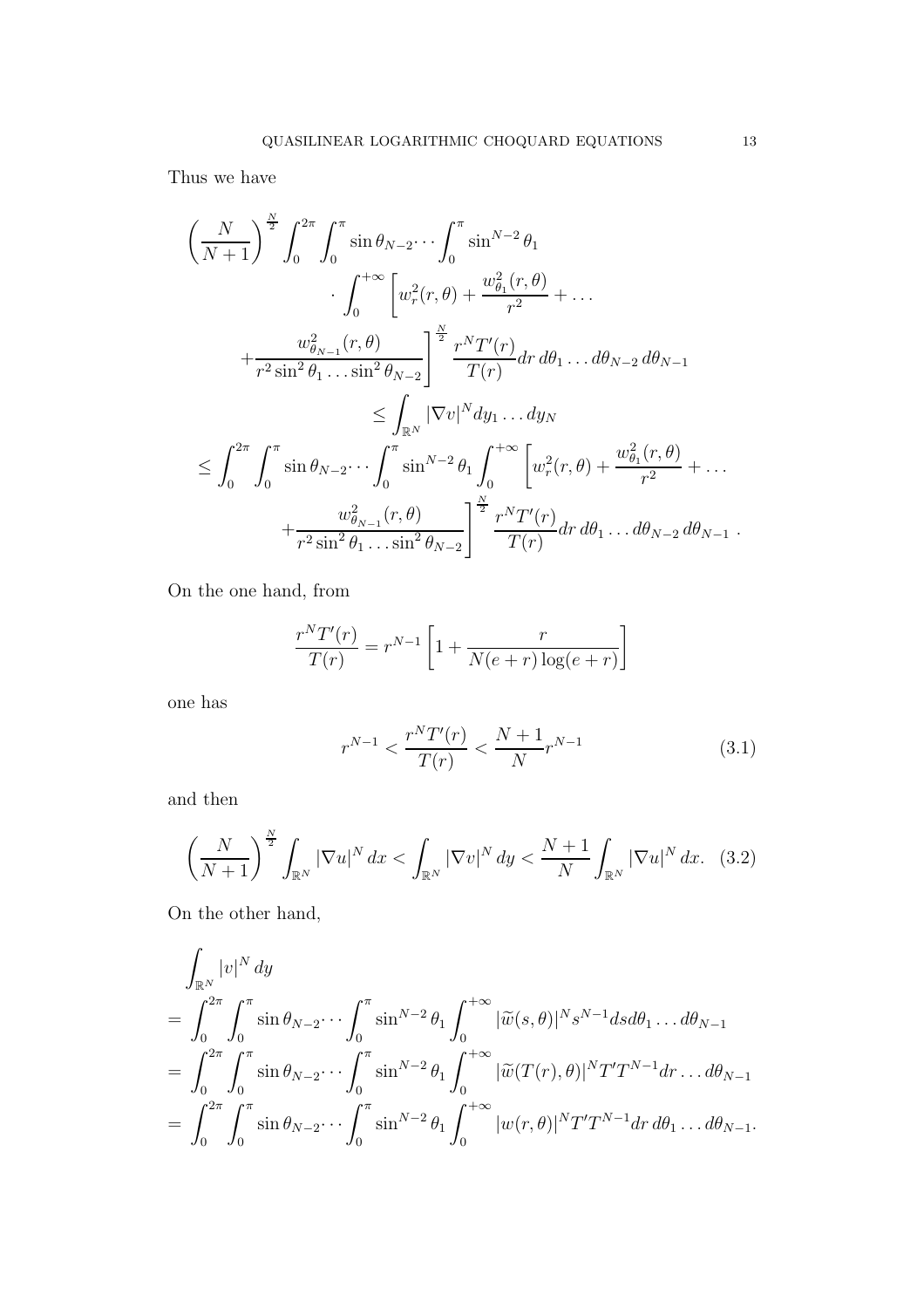Notice that

<span id="page-13-0"></span>
$$
T'(r)T^{N-1}(r) = r^{N-1} \left[ \log(e+r) + \frac{r}{N(e+r)} \right]
$$
  
=  $r^{N-1} \log(e+r) \left[ 1 + \frac{r}{N(e+r) \log(e+r)} \right]$  (3.3)  
=  $\frac{r^N T'(r)}{T(r)} \log(e+r)$ 

and hence

$$
\int_{\mathbb{R}^N} |v|^N dy = \int_0^{2\pi} \int_0^{\pi} \sin \theta_{N-2} \dots
$$

$$
\dots \int_0^{\pi} \sin^{N-2} \theta_1 \int_0^{+\infty} |w(r, \theta)|^N \frac{r^N T'}{T} \log(e+r) dr \dots d\theta_{N-1}.
$$

By [\(3.1\)](#page-12-0),

$$
\int_{\mathbb{R}^N} |u|^N \log(e+|x|) dx < \int_{\mathbb{R}^N} |v|^N dy < \frac{N+1}{N} \int_{\mathbb{R}^N} |u|^N \log(e+|x|) dx.
$$

Finally,

<span id="page-13-1"></span>
$$
\left(\frac{N}{N+1}\right)^{\frac{N}{2}}\|u\|_{w}^{N} < \|v\|^{N} < \frac{N+1}{N}\|u\|_{w}^{N} \tag{3.4}
$$

We have hence proved that the map

$$
\mathfrak{T}: W_w^{1,N}(\mathbb{R}^N) \rightarrow W_0^{1,N}(\mathbb{R}^N)
$$
  

$$
u \mapsto v
$$

is invertible, continuous and with continuous inverse. Then, similarly as above,

$$
\int_{\mathbb{R}^N} \phi_N\left(\alpha |u(x)|^{\frac{N}{N-1}}\right) \log(e+|x|) dx
$$
\n
$$
= \int_0^{2\pi} \cdots \int_0^{\pi} \sin^{N-2}\theta_1
$$
\n
$$
\int_0^{+\infty} \phi_N\left(\alpha |w(r,\theta)|^{\frac{N}{N-1}}\right) \log(e+r)r^{N-1}dr d\theta_1 \dots d\theta_{N-1}
$$
\n
$$
= \int_0^{2\pi} \cdots \int_0^{\pi} \sin^{N-2}\theta_1
$$
\n
$$
\int_0^{+\infty} \phi_N\left(\alpha |\widetilde{w}(T(r),\theta)|^{\frac{N}{N-1}}\right) \frac{\log(e+r)r^{N-1}}{T'(r)T(r)^{N-1}} T'(r)T(r)^{N-1}dr d\theta_1 \dots d\theta_{N-1}
$$
\n
$$
\leq \int_0^{2\pi} \cdots \int_0^{\pi} \sin^{N-2}\theta_1 \int_0^{+\infty} \phi_N\left(\alpha |\widetilde{w}(\rho,\theta)|^{\frac{N}{N-1}}\right) \rho^{N-1} d\rho d\theta_1 \dots d\theta_{N-1}
$$
\n
$$
= \int_{\mathbb{R}^N} \phi_N\left(\alpha |v|^{\frac{N}{N-1}}\right) dx < +\infty
$$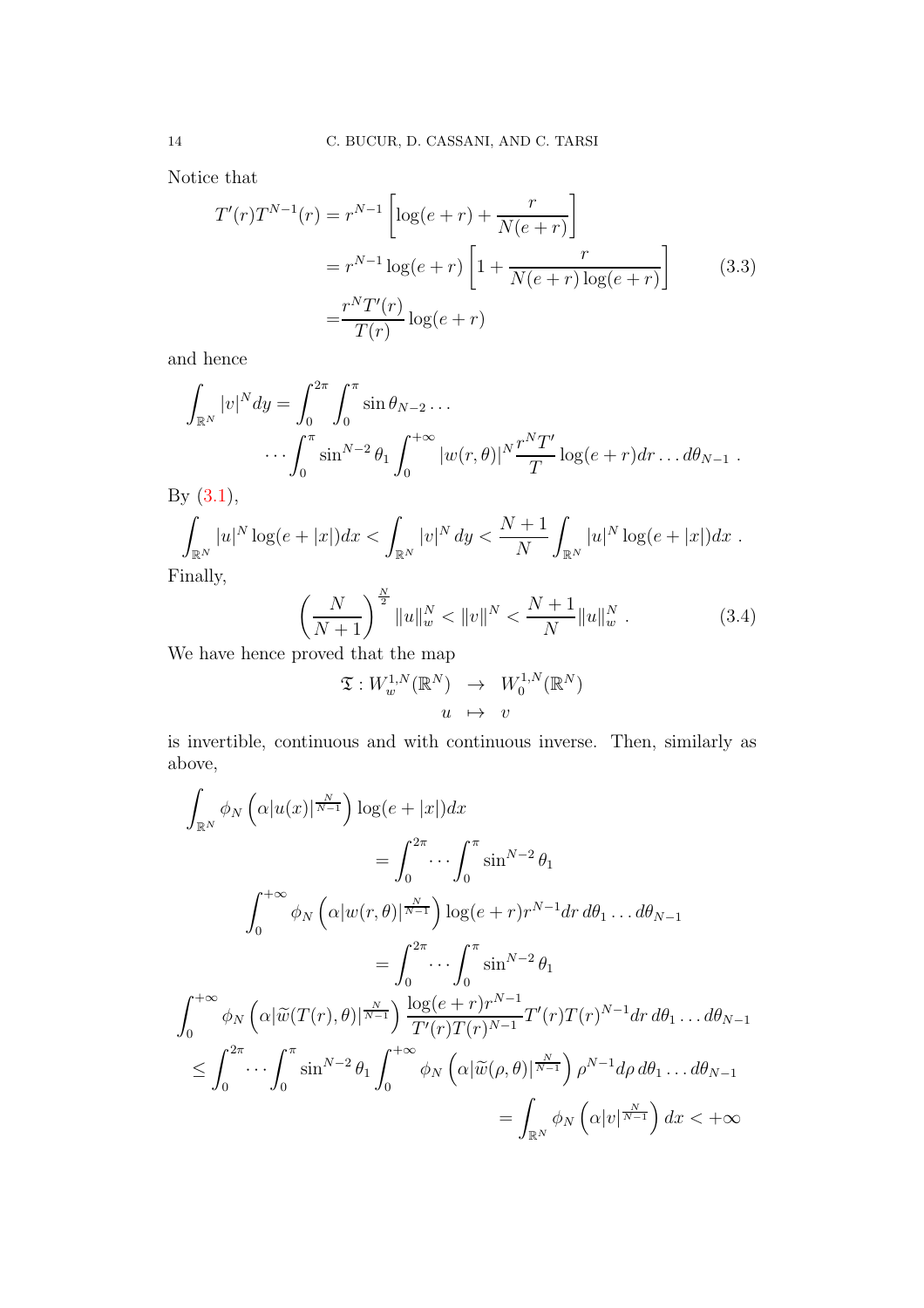for any  $\alpha > 0$ , where we have used  $(3.1)$ ,  $(3.3)$ , and  $[21$ , Theorem 1.1 in the last line. The uniform bound  $(1.8)$  follows directly from  $(3.4)$ . Indeed, for any  $u \in W_w^{1,N}(\mathbb{R}^N)$  and  $\alpha \leq \alpha_N \left(\frac{N}{N+1}\right)^{1/(N-1)}$  one has

$$
\int_{\mathbb{R}^N} \phi_N \left( \alpha \left( \frac{|u|}{||u||_w} \right)^{\frac{N}{N-1}} \right) \log(e + |x|) dx
$$
\n
$$
= \int_0^{2\pi} \cdots \int_0^{\pi} \sin^{N-2} \theta_1
$$
\n
$$
\int_0^{+\infty} \phi_N \left( \alpha \left( \frac{|w(r, \theta)|}{||u||_w} \right)^{\frac{N}{N-1}} \right) \log(e + r) r^{N-1} dr d\theta_1 \dots d\theta_{N-1}
$$
\n
$$
= \int_0^{2\pi} \cdots \int_0^{\pi} \sin^{N-2} \theta_1
$$
\n
$$
\int_0^{+\infty} \phi_N \left( \alpha \left( \frac{|\widetilde{w}(T(r), \theta)|}{||u||_w} \right)^{\frac{N}{N-1}} \right) \frac{\log(e + r) r^{N-1}}{T'(r) T(r)^{N-1}} T'(r) T(r)^{N-1} dr \dots d\theta_{N-1}
$$
\n
$$
\leq \int_0^{2\pi} \cdots \int_0^{\pi} \sin^{N-2} \theta_1
$$
\n
$$
\int_0^{+\infty} \phi_N \left( \alpha_N \left( \frac{|\widetilde{w}(\rho, \theta)|}{||v||} \right)^{\frac{N}{N-1}} \right) \rho^{N-1} d\rho d\theta_1 \dots d\theta_{N-1}
$$
\n
$$
= \int_{\mathbb{R}^N} \phi_N \left( \alpha_N \left( \frac{|v|}{||v||} \right)^{\frac{N}{N-1}} \right) dx < C
$$

by  $(3.4)$  and using  $[21,$  Theorem 1.1 for the last inequality.

As a byproduct of this embedding result one has the continuity of a weighted Pohozaev–Trudinger functional on  $W_w^{1,N}(\mathbb{R}^N)$ , namely we have the following

<span id="page-14-1"></span>**Corollary 3.1.** *For any*  $\alpha > 0$ *, the functional* 

$$
u \longmapsto \int_{\mathbb{R}^N} \phi_N\left(\alpha|u|^{\frac{N}{N-1}}\right) \log(e+|x|) \, dx
$$

*is continuous on*  $W_w^{1,N}(\mathbb{R}^N)$ .

*Remark* 3.2. The value  $\alpha_N \left(\frac{N}{N+1}\right)^{1/(N-1)}$  in [\(1.8\)](#page-4-0) is not sharp and we conjecture that the sharp value is  $\alpha_N$  as in the Moser case [\[25\]](#page-30-9), though it is somehow delicate and still out of reach.

Next we consider the case in which the asymptotic growth of the nonlinearity near zero is a power  $q > N$ . We prove the following

<span id="page-14-0"></span>**Theorem 3.3.** Let  $f: \mathbb{R} \to [0, +\infty)$  *satisfying*  $(f_1)$  *and let*  $q > N$ *. Then, the space*  $W^{1,N} L_w^q(\mathbb{R}^N)$  *embeds into the weighted Orlicz space*  $L_F(\mathbb{R}^N, \log(e+\gamma))$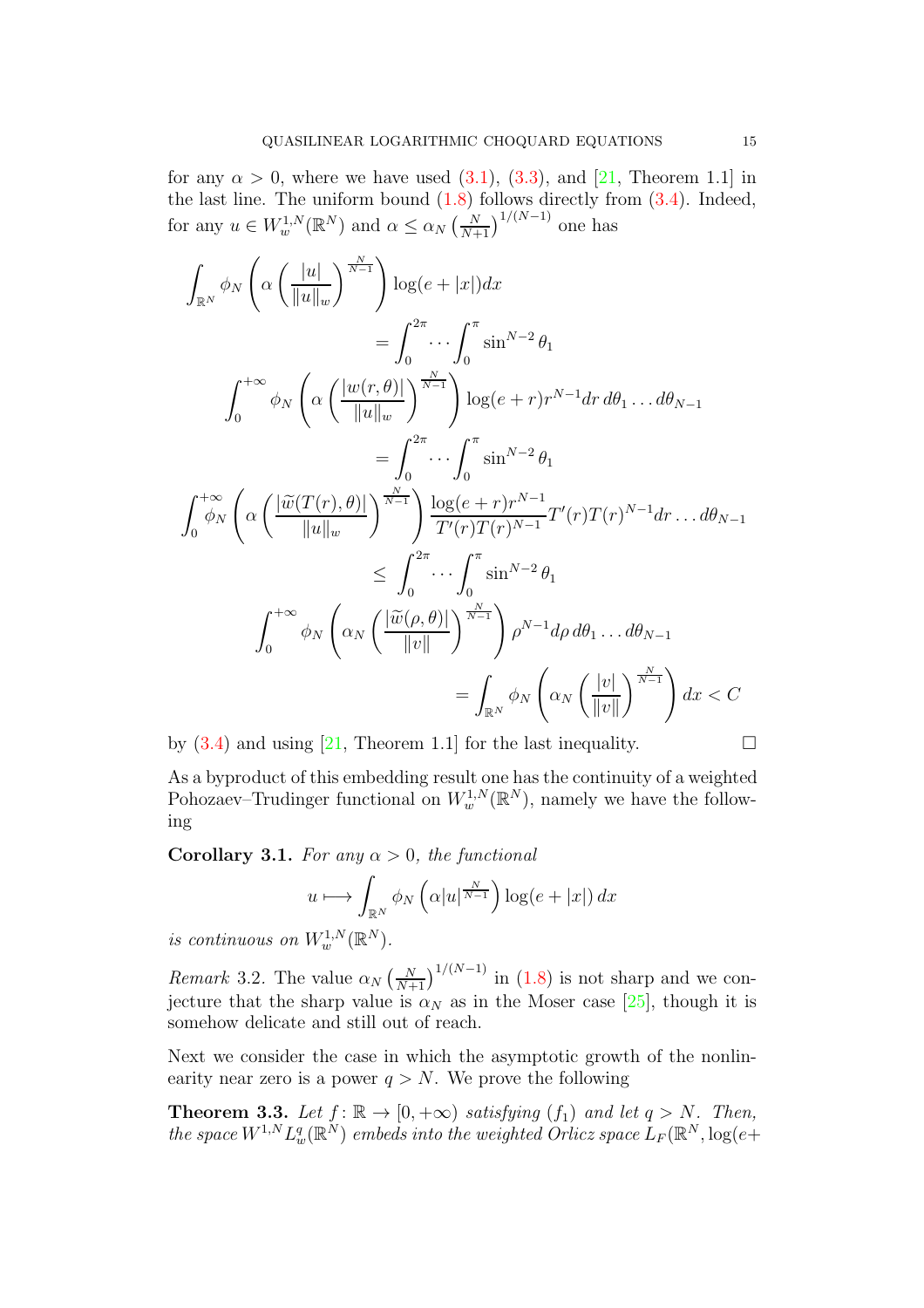|x|)dx)*. More precisely,*

$$
\int_{\mathbb{R}^N} F(\alpha|u|) \log(e+|x|) dx < \infty, \quad \forall u \in W^{1,N} L^q_w(\mathbb{R}^N), \forall \alpha > 0.
$$

*Moreover, for any*  $\alpha < \frac{N}{q} \left( \frac{N}{N+1} \right)^{1/N}$  *the following uniform bound holds* 

$$
\sup_{\|u\|_{q,w}^N\le 1} \int_{\mathbb{R}^N} F\left(\alpha|u|\right) \log(e+|x|) dx < +\infty \tag{3.5}
$$

*Proof.* For  $u \in W^{1,N} L_w^q(\mathbb{R}^N)$  set

$$
v := \begin{cases} |u|^{\frac{q}{N}}, & |u| < 1, \\ |u|, & |u| \ge 1, \end{cases}
$$

which belongs to  $W_w^{1,N}(\mathbb{R}^N)$ . Indeed,

$$
||v||_w^N = \int_{\mathbb{R}^N} |\nabla v|^N dx + \int_{\mathbb{R}^N} |v|^N \log(e + |x|) dx
$$
  
\$\leq \left(\frac{q}{N}\right)^N \int\_{\mathbb{R}^N} |\nabla u|^N dx + \int\_{\mathbb{R}^N} |u|^q \log(e + |x|) dx \leq \left(\frac{q}{N}\right)^N ||u||\_{q,w}^N.\$

Now recall from [\(1.4\)](#page-2-0) that for any  $||u||_{q,w} \leq 1$  one has:

• if  $p \leq \frac{1}{N-1}$  $\frac{1}{N-1}$ Z  $\int_{\mathbb{R}^N} F(\alpha|u|) \log(e+|x|) \, dx$  $\leq C$  $\sqrt{2}$  $\mathbb{R}^N$  $\alpha^q |u|^q \log(e + |x|) dx$  $+\alpha^{p-\frac{1}{N-1}}$  $\{|u|>1\}$  $e^{\alpha_N(\alpha|u|)\frac{N}{N-1}}$  $\log(e+|x|)\,dx\bigg)$  $= C$  $\sqrt{2}$  $\mathbb{R}^N$  $\alpha^q |u|^q \log(e + |x|) dx$  $+\alpha^{p-\frac{1}{N-1}}$ Z  ${|v|>1}$  $e^{\alpha_N (\alpha \|v\|_w)^{\frac{N}{N-1}} (\|v\|_w\|_w)^{\frac{N}{N-1}}}$  $\log(e+|x|)\,dx\bigg)$  $\leq C \left( \alpha^q \|u\|_L^q \right)$  $L^q(wdx)$  $+\alpha^{p-\frac{1}{N-1}}$ Z  ${|v|>1}$  $\phi_N$  $\sqrt{ }$  $\alpha_N$  $\left(\frac{N}{N+1}\right)^{\frac{1}{N-1}} \left(\frac{|v|}{\|v\|}\right)$  $||v||_w$  $\left(\int_{N-1}^{N}\right)\log(e+|x|) dx\right)\leq C$ 

(where the last bound is independent of u in the unit ball of  $W^{1,N} L_w^q(\mathbb{R}^N)$ );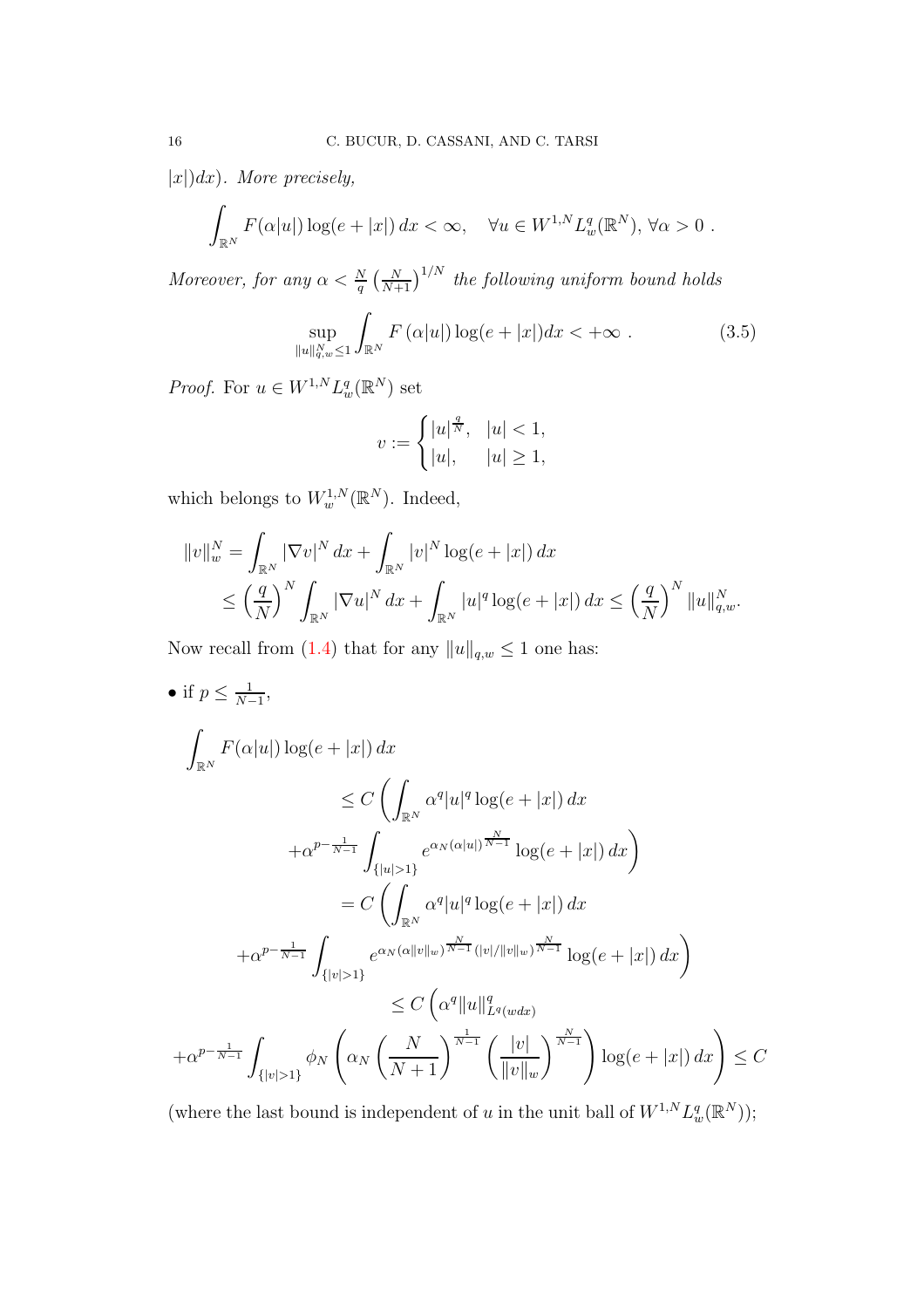• if 
$$
p > \frac{1}{N-1}
$$
,  
\n
$$
\int_{\mathbb{R}^N} F(\alpha|u|) \log(e+|x|) dx
$$
\n
$$
\leq C \left( \int_{\mathbb{R}^N} \alpha^q |u|^q \log(e+|x|) dx \right.
$$
\n
$$
+ \int_{\{|u|>1\}} (\alpha|u|)^{p-\frac{1}{N-1}} e^{\alpha_N(\alpha|u|)^{\frac{N}{N-1}}} \log(e+|x|) dx
$$
\n
$$
= C \left( \alpha^q \|u\|_{L^q(wdx)}^q \right).
$$
\n
$$
+ \int_{\{|v|>1\}} (\alpha|v|)^{p-\frac{1}{N-1}} e^{\alpha_N(\alpha||v||_w)^{\frac{N}{N-1}} (|v|/||v||_w)^{\frac{N}{N-1}}} \log(e+|x|) dx
$$
\n
$$
+ \alpha^{p-\frac{1}{N-1}} \int_{\{|u|>1\}} |u|^{r'(p-\frac{1}{N-1})} \int_{\{|v|>1\}} e^{r\alpha_N(\alpha||v||_w)^{\frac{N}{N-1}} (|v|/||v||_w)^{\frac{N}{N-1}}} \log(e+|x|) dx
$$
\nwhere  $r = \left(\frac{N}{N+1}\right)^{\frac{1}{N-1}} \left(\frac{N}{\alpha q}\right)^{\frac{N}{N-1}} > 1$ , provided  $\alpha < \frac{N}{q} \left(\frac{N}{N+1}\right)^{\frac{1}{N}} \text{ and } r' \text{ is the}$   
\nYoung conjugate of  $r$ . Hence,  
\n
$$
\int_{\mathbb{R}^N} F(\alpha|u|) \log(e+|x|) dx
$$
\n
$$
\leq C \left(\alpha^q \|u\|_q^q \right).
$$

$$
\leq C \left( \alpha^{q} \|u\|_{L^{q}(wdx)}^{q} + \alpha^{p-\frac{1}{N-1}} \int_{\{|v|>1\}} \phi_N \left( \left( \frac{N}{N+1} \right)^{\frac{1}{N-1}} \alpha_N \left( \frac{|v|}{\|v\|_{w}} \right)^{\frac{N}{N-1}} \right) \log(e+|x|) dx \right) \leq C
$$
\n(where the constant  $C$  does not depend on  $u$  in the unit ball of  $W^{1,N} L^{q}(\mathbb{R}^N)$ )

(where the constant C does not depend on u in the unit ball of  $W^{1,N}L$  $\frac{q}{w}(\mathbb{R}^N)$ . Ó

<span id="page-16-0"></span>*Remark* 3.4. The analogous of Corollary [3.1](#page-14-1) holds also in the case  $q > N$ .

# 4. The variational framework: proof of Theorem [1.2](#page-4-1)

The energy functional we consider is the following

$$
\mathcal{I}_V(u) = \frac{1}{N} ||u||_V^N - \mathcal{F}(u),
$$

with

<span id="page-16-1"></span>
$$
\mathcal{F}(u) = \frac{1}{2} \int_{\mathbb{R}^N} (I_N * F(u))(x) F(u(x)) dx \n= \frac{1}{2\gamma_N} \int_{\mathbb{R}^N} \left( \log \frac{1}{|\cdot|} * F(u) \right) (x) F(u(x)) dx \n= \frac{1}{2\gamma_N} \int_{\mathbb{R}^N} \int_{\mathbb{R}^N} \log \frac{1}{|x - y|} F(u(y)) F(u(x)) dx dy.
$$
\n(4.1)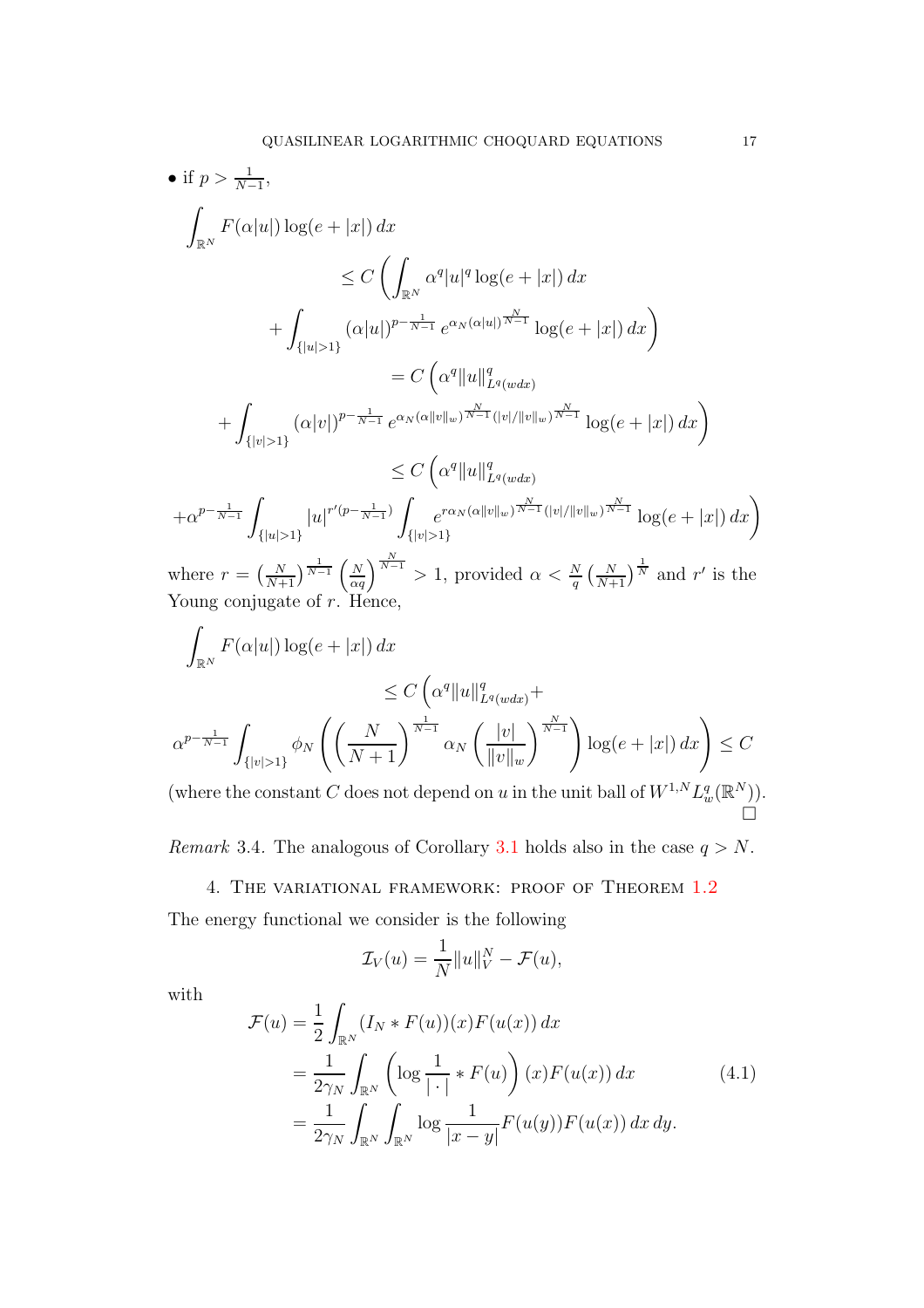The regularity of  $\mathcal{I}_V$  can be proved following line by line [\[10,](#page-29-5) Lemma 4.2], namely one has

**Theorem 4.1.** The energy functional  $\mathcal{I}_V$  is of class  $C^1$  on  $W_V^{1,N} L^q_{w_0}(\mathbb{R}^N)$ .

<span id="page-17-0"></span>4.1. Mountain pass geometry. Let us focus here on the geometry of the energy functional  $\mathcal{I}_V$ .

<span id="page-17-1"></span>**Lemma 4.2.** *The energy functional*  $\mathcal{I}_V$  *satisfies the following:* 

(i) there exist  $\rho, \delta_0 > 0$  such that  $\mathcal{I}_V|_{S_\rho} \geq \delta_0$  for all  $u \in S_\rho$ 

$$
S_{\rho} := \{ u \in W_V^{1,N} L_{w_0}^q(\mathbb{R}^N) \mid ||u||_{q, V, w_0} = \rho \};
$$

(*ii*) there exists  $e \in W_V^{1,N} L_{w_0}^q(\mathbb{R}^N), ||e||_{q,V,w_0} > \rho$  such that  $\mathcal{I}_V(e) < 0$ .

*Proof.* Throughout the proof, constants may change from line to line. Notice that from the logarithmic Hardy-Littlewood-Sobolev inequality, Proposition [2.10,](#page-9-0) we have

$$
\mathcal{F}(u) \le ||F(u)||_{L^{1}(\mathbb{R}^{N})} \bigg(C_{N}||F(u)||_{L^{1}(\mathbb{R}^{N})} + \frac{1}{N} \int_{\mathbb{R}^{N}} F(u) \log F(u) dx
$$
  
 
$$
- \frac{1}{N} ||F(u)||_{L^{1}(\mathbb{R}^{N})} \log ||F(u)||_{L^{1}(\mathbb{R}^{N})} \bigg).
$$

Since  $||u||_V \le ||u||_{q,V,w_0} = \rho$ , for  $\rho$  small, by [\(1.4\)](#page-2-0) and noting that for any  $s > s_0$  and  $p > 0$ 

$$
s^{p-\frac{1}{N-1}}\phi_N\left(\alpha_N s^{\frac{N}{N-1}}\right)\leq C_{N,p}s^{2N}\phi_N\left(2\alpha_N s^{\frac{N}{N-1}}\right)
$$

we have, for some  $r > 1$ ,

$$
||F(u)||_{L^{1}(\mathbb{R}^{N})} \leq C||u||_{q}^{q} + C\left[\int_{\mathbb{R}^{N}}|u|^{2Nr'}dx\right]^{\frac{1}{r'}}.
$$

$$
\cdot \left[\int_{\mathbb{R}^{N}}\phi_{N}\left(2\alpha_{N}r||\nabla u||_{N}^{\frac{N}{N-1}}\left(\frac{|u|}{||\nabla u||_{N}}\right)^{\frac{N}{N-1}}\right)dx\right]^{\frac{1}{r}}.
$$

$$
\leq C\left(\|u\|_{V}^{q} + \|u\|_{V}^{2N}\right) \leq C\left(\|u\|_{q,V,w_{0}}^{N} + \|u\|_{q,V,w_{0}}^{2N}\right) \leq C||u||_{q,V,w_{0}}^{N}
$$

and in turn,

$$
\left| \|F(u)\|_{L^1(\mathbb{R}^N)} \log \|F(u)\|_{L^1(\mathbb{R}^N)} \right| \leq C \|u\|_{q, V, w_0}^N |\log \|u\|_{q, V, w_0}|.
$$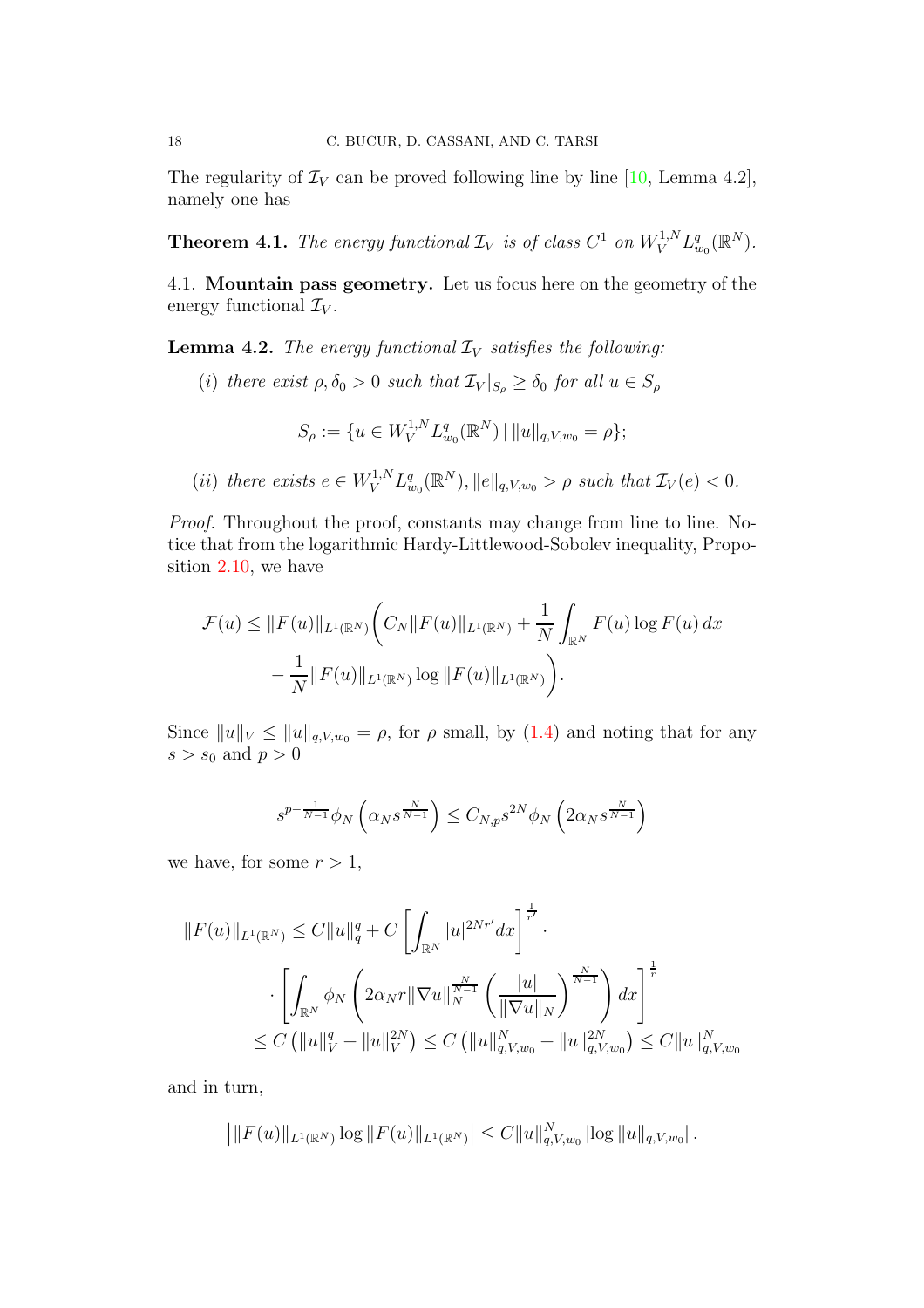Moreover, combining  $(f_1)$  with elementary estimates for the function  $t | \log t |$ , and since  $q > N$ , if  $p \geq \frac{1}{N-1}$  we have

$$
\int_{\mathbb{R}^N} F(u) \log F(u) \, dx \le C \int_{\mathbb{R}^N} F(u) |\log F(u)| \, dx
$$
\n
$$
\le C \left( \int_{\{|u| < 1\}} |u|^N + \int_{\{|u| > 1|\}} F(u) \log |F(u)| \, dx \right)
$$
\n
$$
\le C \left( \|u\|_V^N + \int_{\{|u| > 1|\}} |u|^{p+1} e^{\alpha_N |u|^{\frac{N}{N-1}}} dx \right) \le C \left( \|u\|_V^N + \|u\|_V^{p+1} \right),
$$

for small  $||u||_V$ , where we have also applied the classical Moser inequality on the whole  $\mathbb{R}^N$ . Similarly, when  $p < \frac{1}{N-1}$  we obtain

$$
\int_{\mathbb{R}^N} F(u) \log F(u) dx \le C \int_{\mathbb{R}^N} F(u) |\log F(u)| dx
$$
  
\n
$$
\le C \left( \int_{\{|u| < 1\}} |u|^N + \int_{\{|u| > 1|\}} F(u) \log |F(u)| dx \right)
$$
  
\n
$$
\le C \left( \|u\|_V^N + \int_{\{|u| > 1|\}} |u|^{\frac{N}{N-1}} e^{\alpha_N |u|^{\frac{N}{N-1}}} dx \right) \le C \left( \|u\|_V^N + \|u\|_V^{\frac{N}{N-1}} \right).
$$

Combining the two previous estimates we end up with the following

$$
\mathcal{F}(u) \leq C \|u\|_{q,V,w_0}^N \left( \|u\|_{q,V,w_0}^N + \|u\|_{q,V,w_0}^N |\log \|u\|_{q,V,w_0} + \|u\|_{q,V,w_0}^{\frac{N}{N-1}} \right) \leq C \|u\|_{q,V,w_0}^{\frac{N^2}{N-1}}.
$$

Hence, for  $\rho$  small enough one has

$$
\mathcal{I}_V(u) \ge \frac{1}{N} ||u||_{q,V,w_0}^N - C ||u||_{q,V,w_0}^{\frac{N^2}{N-1}} = \delta_0 > 0,
$$

with  $\delta_0$  depending only on  $\rho$ , which proves (*i*).

In order to prove (ii), let us consider a smooth function  $e \in W_{q,V}^{1,N}$  ${}_{q,V,w_0}^{1,N}(\mathbb{R}^N),$ supported in  $B_{1/4}$ . Since  $F(e(x))$ ,  $F(e(y)) \neq 0$  only for  $x, y$   $B_{1/4}$ , let us evaluate

$$
\mathcal{F}(e) = \frac{1}{2} \int_{\mathbb{R}^N} (I_N * F(e))(x) F(e(x)) dx
$$
  
= 
$$
\frac{1}{2\gamma_N} \int_{\mathbb{R}^N} \left( \int_{\mathbb{R}^N} \log \frac{1}{|x-y|} F(e(y)) dy \right) F(e(x)) dx
$$
  

$$
\geq \frac{\log 2}{2\gamma_N} \left( \int_{\{|x| \leq \frac{1}{4}\}} F(e) dx \right)^2,
$$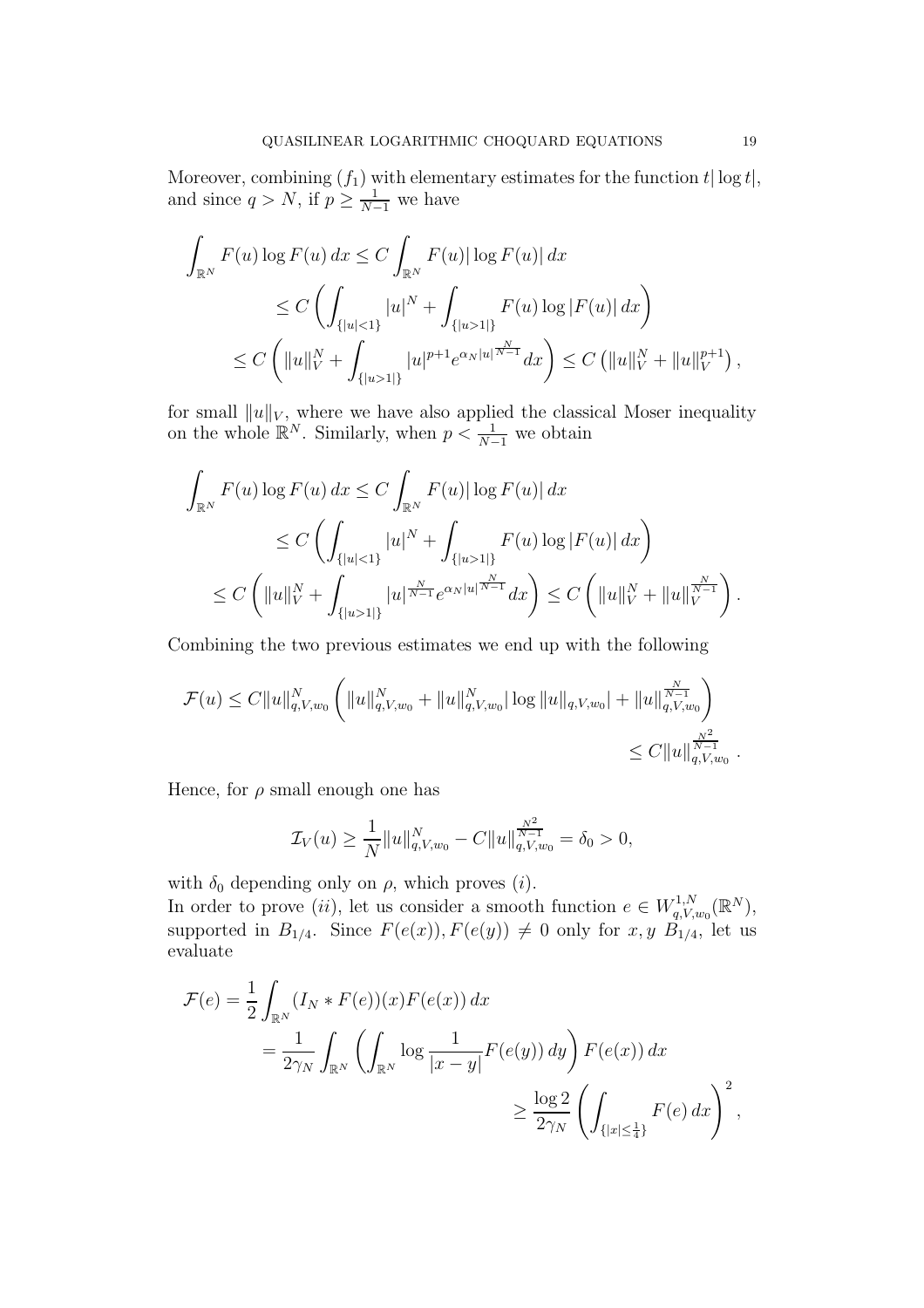from which we have

$$
\mathcal{I}_V(te) = \frac{1}{N}t^N ||e||_V^N - \mathcal{F}(te)
$$
  

$$
\leq \frac{1}{N}t^N ||e||_V^N - \frac{\log 2}{2\gamma_N} \left( \int_{\{|x| \leq \frac{1}{4}\}} F(te) dx \right)^2 \to -\infty,
$$

as  $t \to +\infty$ , since F has exponential growth.

By Ekeland's Variational Principle, there exists a Palais-Smale (PS in the sequel) sequence  $\{u_n\} \in W_V^{1,N} L_{w_0}^q(\mathbb{R}^N)$  such that

$$
\mathcal{I}'_V(u_n) \to 0, \qquad \mathcal{I}_V(u_n) \to m_V,
$$

where  $m_V$  is the mountain pass level,

$$
0 < m_V := \inf_{\gamma \in \Gamma} \max_{t \in [0,1]} \mathcal{I}_V(\gamma(t)),
$$

and

$$
\Gamma = \left\{ \gamma \in C^{1} \left( [0,1], W_{q,V,w_{0}}^{1,N}(\mathbb{R}^{N}) \right) \; \middle| \; \gamma(0) = 0, \, \mathcal{I}_{V}(\gamma(1)) < 0 \right\}.
$$

Next, a few efforts are needed to extend to the higher dimensional case  $N \geq 3$ , the mountain pass level estimates carried out in [\[10,](#page-29-5) Lemma 5.2].

<span id="page-19-1"></span>**Lemma 4.3.** *The mountain pass level*  $m_V$  *satisifes* 

$$
m_V < \frac{1}{N} .
$$

*Proof.* We are reduced to exhibit a function  $v \in W_V^{1,N} L_{w_0}^q(\mathbb{R}^N)$  with unitary norm and such that

$$
\max_{t\geq 0} \mathcal{I}_V(tv) < \frac{1}{N}.
$$

For this purpose let us introduce the following Moser type functions for all  $n \geq 1$ , supported in  $B_{\rho}$  for some  $\rho > 0$ ,

$$
\overline{w}_n = \begin{cases} C_n \log n, & 0 \le |x| \le \frac{\rho}{n}, \\ C_n \log \frac{\rho}{|x|}, & \frac{\rho}{n} \le |x| \le \rho, \\ 0, & \rho \le |x|, \end{cases}
$$

with

<span id="page-19-0"></span>
$$
C_n = (\omega_{N-1} \log n)^{-\frac{1}{N}}.
$$
\n(4.2)

We have

$$
\int_{\mathbb{R}^N} |\nabla \overline{w}_n|^N dx = \omega_{N-1} C_n^N \int_{\frac{\rho}{n}}^{\rho} r^{-1} dr = \omega_{N-1} C_n^N \log n = 1,
$$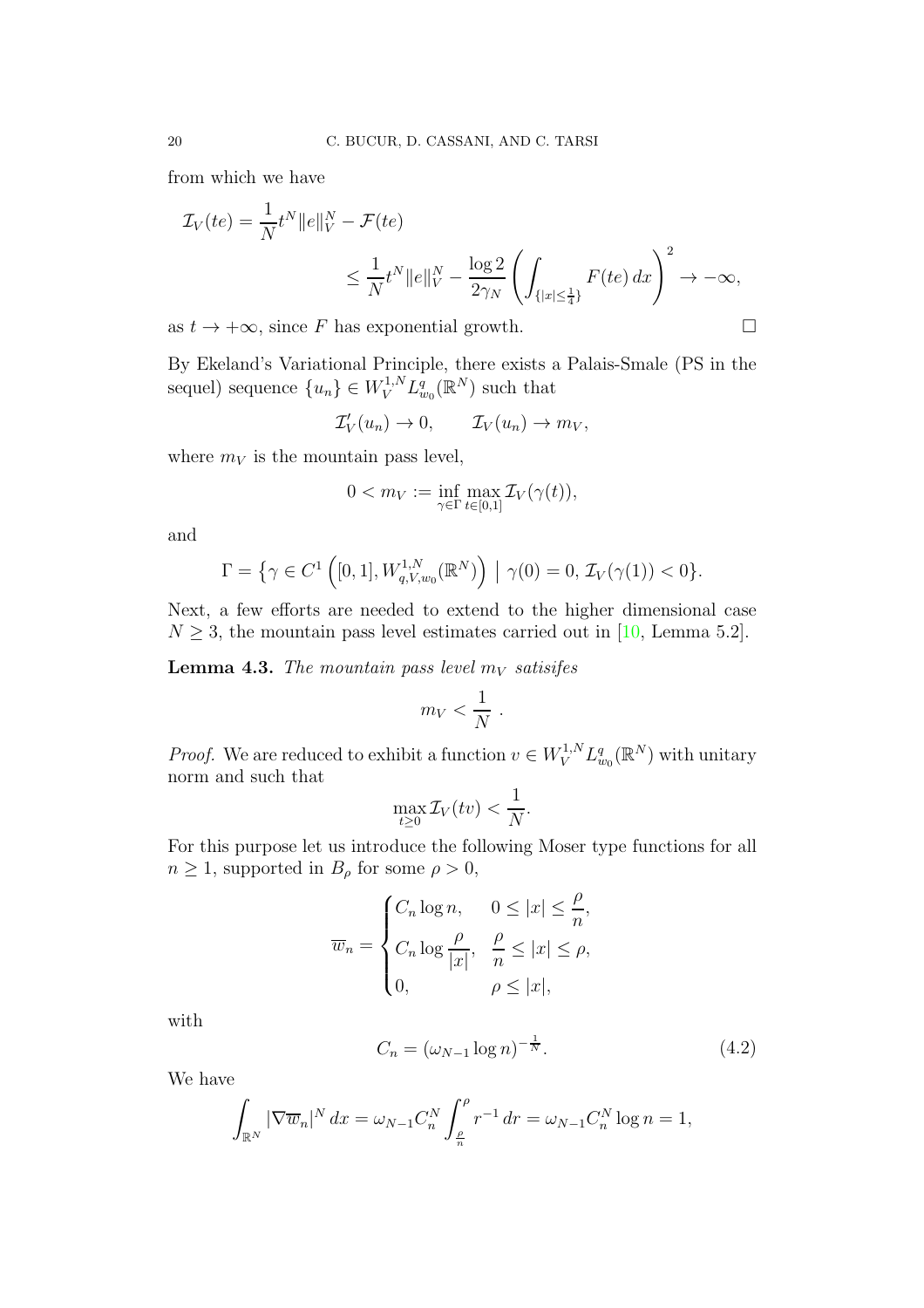as well as

$$
\int_{\mathbb{R}^N} V(x) |\overline{w}_n|^N dx
$$
\n
$$
\leq \sup_{B_{\rho}} V\left(C_n^N (\log n)^N \int_{B_{\rho/n}} dx + \int_{B_{\rho} \setminus B_{\rho/n}} C_n^N (\log \frac{\rho}{|x|})^N dx\right)
$$
\n
$$
= C_n^N \omega_{N-1} \sup_{B_{\rho}} V\left((\log n)^N \int_0^{\frac{\rho}{n}} r^{N-1} dr + \int_{\frac{\rho}{n}}^{\rho} (\log \frac{\rho}{r})^N r^{N-1} dr\right)
$$
\n
$$
\leq \frac{\sup_{B_{\rho}} V}{\log n} \left(\frac{(\log n)^N}{Nn^N} \rho^N + \int_{\frac{\rho}{n}}^{\rho} (\log \frac{\rho}{r})^N r^{N-1} dr\right),
$$

recalling from [\(4.2\)](#page-19-0) that  $C_n^N \omega_{N-1} = 1/\log n$ . Now

$$
\int_{\mathbb{R}^N} |\overline{w}_n|^q \log(1+|x|) dx = (C_n \log n)^q \int_{B_{\rho/n}} \log(1+|x|) dx \n+ C_n^q \int_{B_\rho \setminus B_{\rho/n}} \log(1+|x|) \left| \log \frac{\rho}{|x|} \right|^q dx \n= C_n^q \omega_{N-1} \left( \log^q n \int_0^{\frac{\rho}{n}} \log(1+r) r^{N-1} dr + \int_{\frac{\rho}{n}}^{\rho} \log(1+r) \log^q \left(\frac{\rho}{r}\right) r^{N-1} dr \right) \n\le C_n^q \omega_{N-1} \log^q n \left(\frac{\rho}{n}\right)^{N+1} + C_n^q \omega_{N-1} \log(e+\rho) \int_{\frac{\rho}{n}}^{\rho} \left( \log \frac{\rho}{r} \right)^q r^{N-1} dr.
$$

Thus,

$$
\|\overline{w}_{n}\|_{q,V,w_{0}}^{N} = \int_{\mathbb{R}^{N}} \left( |\nabla \overline{w}_{n}|^{N} + V|\overline{w}_{n}|^{N} \right) dx +
$$
  

$$
\left( \int_{\mathbb{R}^{N}} |\overline{w}_{n}|^{q} \log(1+|x|) dx \right)^{\frac{N}{q}}
$$
  

$$
\leq 1 + \frac{\sup_{B_{\rho}} V}{\log n} \int_{\frac{\rho}{n}}^{\rho} \left( \log \frac{\rho}{r} \right)^{N} r^{N-1} dr + O\left( \frac{(\log n)^{N-1}}{n^{N}} \right)
$$
  

$$
+ \frac{\frac{N-q}{q}}{\log n} (\log(1+\rho))^{\frac{N}{q}} \left( \int_{\frac{\rho}{n}}^{\rho} \left( \log \frac{\rho}{r} \right)^{q} r^{N-1} dr \right)^{\frac{N}{q}}
$$
  

$$
+ O\left( \frac{1}{\log n} \left( \frac{\log n}{n^{\frac{N+1}{q}}} \right)^{N} \right).
$$

Let us estimate explicitly integrals in the above inequality, as for  $k\in\mathbb{N}$  we have

$$
\int \left(\log \frac{\rho}{r}\right)^k r^{N-1} dr = \frac{r^N}{N} \sum_{j=0}^k \left(\log \frac{\rho}{r}\right)^{k-j} \frac{k(k-1)\dots(k-j+1)}{N^j},
$$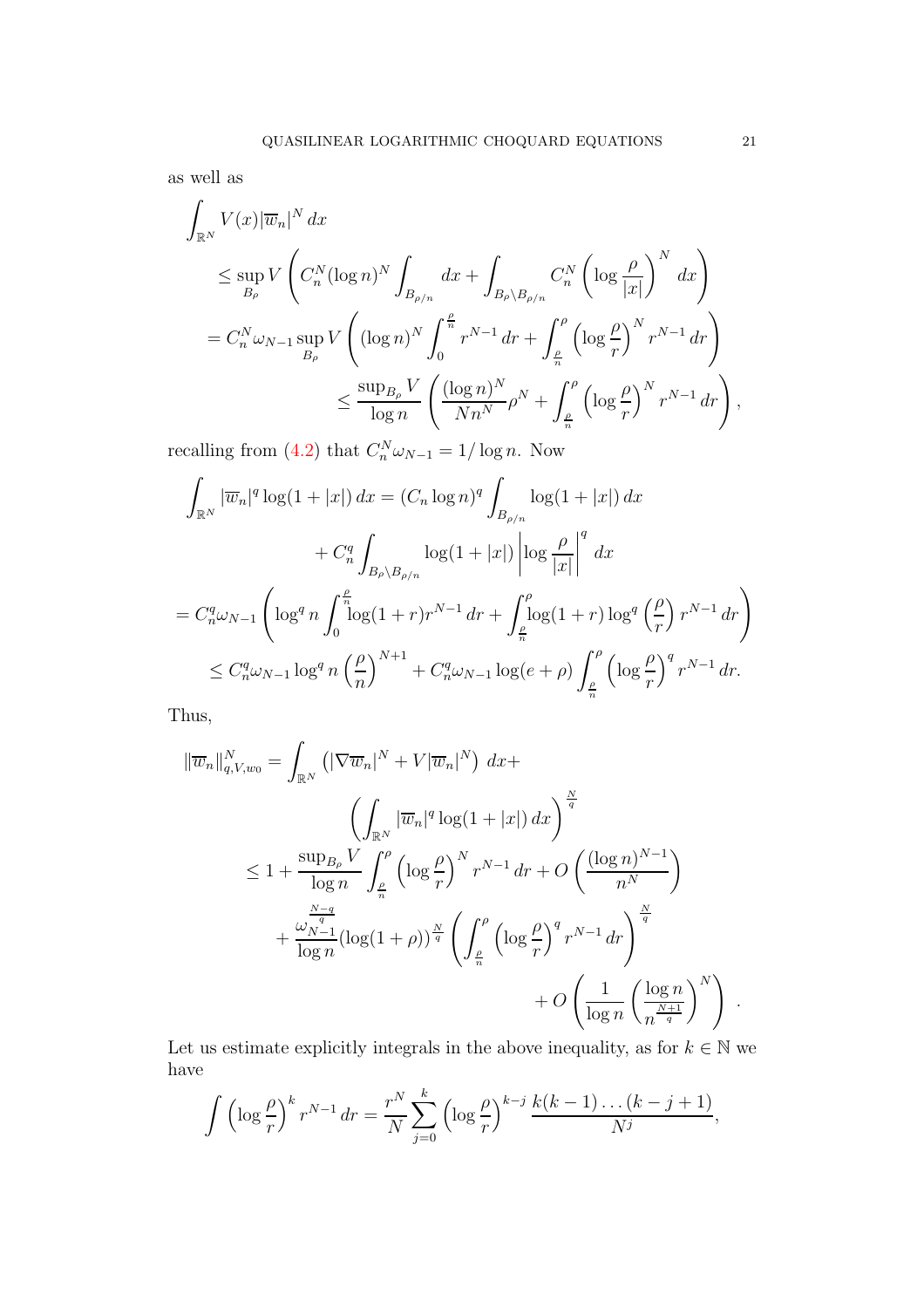and from the estimate

$$
\int \left(\log \frac{\rho}{r}\right)^q r^{N-1} dr \le \int \left(\log \frac{\rho}{r}\right)^{[q]} r^{N-1} dr + \int \left(\log \frac{\rho}{r}\right)^{[q+1]} r^{N-1} dr,
$$

we get

$$
1 \le ||\overline{w}_n||_{q,V,w_0}^N \le 1 + \delta_n, \quad \text{with } \delta_n \to 0, \text{ as } n \to \infty
$$

and

$$
\delta_n = \frac{1}{\log n} \frac{\rho^N}{N} \left[ \sup_{B_\rho} V \frac{N!}{N^N} + \omega_{N-1}^{\frac{N-q}{q}} (\log(e+\rho))^{\frac{N}{q}} \left( \frac{[q]!}{N^{[q]}} + \frac{[q+1]!}{N^{[q+1]}} \right) \right] + o\left(\frac{1}{\log n}\right). \tag{4.3}
$$

Then,

<span id="page-21-4"></span>
$$
w_n = \frac{\overline{w}_n}{\sqrt[n]{1 + \delta_n}}, \qquad ||w_n||_{q, V, w}^N \le 1.
$$

*Claim:*

$$
\exists n \in \mathbb{N} \text{ such that } \max_{t \ge 0} \mathcal{I}_V(tw_n) < \frac{1}{N}.\tag{4.4}
$$

By contradiction, suppose that for all  $n$ 

$$
\mathcal{I}_V(t_n w_n) := \max_{t \geq 0} \mathcal{I}_V(t w_n) \geq \frac{1}{N},
$$

together with

$$
\frac{d}{dt}\mathcal{I}_V(tw_n)|_{t=t_n}=0.
$$

As a consequence we obtain

<span id="page-21-0"></span>
$$
\frac{t_n^N}{N} \ge \frac{1}{N} + \frac{1}{2\gamma_N} \int_{\mathbb{R}^{2N}} \log \frac{1}{|x - y|} F(t_n w_n(y)) F(t_n w_n(x)) dx dy, \qquad (4.5)
$$

and

<span id="page-21-1"></span>
$$
t_n^N \ge \frac{1}{\gamma_N} \int_{\mathbb{R}^{2N}} \log \frac{1}{|x - y|} F(t_n w_n(y)) f(t_n w_n(x)) t_n w_n(x) dx dy.
$$
 (4.6)

Assume  $\rho \leq 1/2$ , thus if  $x, y \in B_\rho$ , then  $\log(1/|x-y|) \geq 0$ . Observe from [\(4.5\)](#page-21-0) that, since  $w_n$  is supported in  $B_\rho$ ,

 $t_n \geq 1$ .

Next we prove the following

<span id="page-21-3"></span>
$$
\liminf_{n \to +\infty} t_n \le 1 . \tag{4.7}
$$

Indeed, if not there exists some  $\delta_n > 0$  such that for n large enough

<span id="page-21-2"></span>
$$
t_n^N \ge 1 + \delta_n \tag{4.8}
$$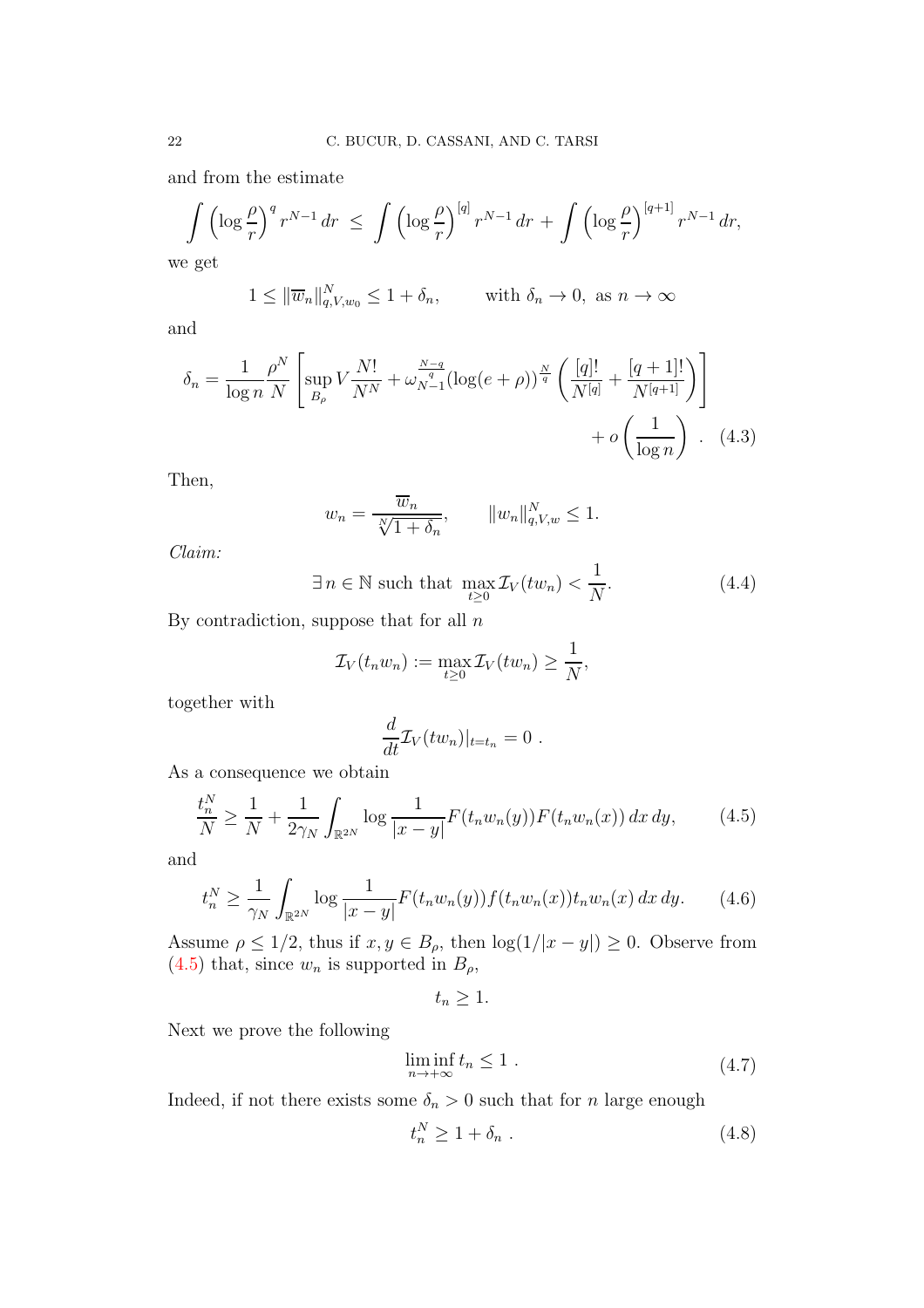Notice that

$$
I := \int_{\mathbb{R}^{2N}} \log \frac{1}{|x-y|} F(t_n w_n(y)) f(t_n w_n(x)) t_n w_n(x) dx dy
$$
  
\n
$$
= \int_{B_{\frac{\rho}{n}} \times B_{\frac{\rho}{n}}} \log \frac{1}{|x-y|} F(t_n w_n(y)) f(t_n w_n(x)) t_n w_n(x) dx dy
$$
  
\n
$$
+ \int_{\mathbb{R}^{2N} \setminus (B_{\frac{\rho}{n}} \times B_{\frac{\rho}{n}})} \log \frac{1}{|x-y|} F(t_n w_n(y)) f(t_n w_n(x)) t_n w_n(x) dx dy
$$
  
\n
$$
\geq \int_{B_{\frac{\rho}{n}} \times B_{\frac{\rho}{n}}} \log \frac{1}{|x-y|} F(t_n w_n(y)) f(t_n w_n(x)) t_n w_n(x) dx dy,
$$

again since  $\log(1/|x-y|) \ge 0$  for  $x, y \in B_\rho$ , where  $w_n$  is supported. By  $(f_4)$ , for any  $\varepsilon \in (0, \beta/2)$  small enough, there exists  $s_{\varepsilon} > 0$  such that for all  $s > s_{\varepsilon},$ 

$$
s^{\frac{2N-1}{N-1}}f(s)F(s) > \frac{\beta}{2}e^{2N\omega_{N-1}^{\frac{1}{N-1}}s^{\frac{N}{N-1}}}
$$

and in turn

$$
sf(s)F(s) > \frac{\beta}{2}s^{-\frac{N}{N-1}}e^{2N\omega_{N-1}^{\frac{1}{N-1}}s^{\frac{N}{N-1}}}.
$$

Therefore, by using the explicit value of  $w_n$  and the fact that  $|x-y| \leq 2\rho/n$ for  $x, y \in B_{\frac{\rho}{n}} \times B_{\frac{\rho}{n}}$ , we have

$$
I \geq \frac{\beta}{2} \log \left(\frac{n}{2\rho}\right) \frac{\omega_{N-1}^2}{N^2} \left(\frac{\rho}{n}\right)^{2N} e^{2N\omega_{N-1}^{\frac{1}{N-1}} \left(\frac{t_n C_n \log n}{N(1+\delta_n)}\right)^{\frac{N}{N-1}}} \left(\frac{t_n C_n \log n}{\sqrt[N]{1+\delta_n}}\right)^{\frac{-N}{N-1}}}
$$
  

$$
= \frac{\beta}{2} \frac{\omega_{N-1}^2}{N^2} \log \left(\frac{n}{2\rho}\right) \rho^{2N} e^{-2N \log n} e^{2N \log n} \left(\frac{t_n}{N(1+\delta_n)}\right)^{\frac{N}{N-1}}.
$$

$$
\cdot \left(\frac{t_n}{\sqrt[N]{1+\delta_n}}\right)^{\frac{-N}{N-1}} \omega_{N-1}^{\frac{1}{N-1}} \frac{1}{\log n}
$$

$$
\geq \frac{\beta}{2N^2} \omega_{N-1}^{\frac{2N-1}{N-1}} \rho^{2N} \frac{e}{\left(\frac{t_n}{N(1+\delta_n)}\right)^{\frac{N}{N-1}} - 1}\right] \left(\frac{t_n}{\sqrt[N]{1+\delta_n}}\right)^{\frac{N}{N-1}},
$$

recalling the value of  $C_n$  given in [\(4.2\)](#page-19-0). It follows from [\(4.6\)](#page-21-1) that

<span id="page-22-0"></span>
$$
t_n^N \ge \frac{\beta}{2N^2 \gamma_N} \omega_{N-1}^{\frac{2N-1}{N-1}} \rho^{2N} \frac{e^{-\frac{2N}{N(1+\delta_n)}}}{\left(\frac{t_n}{\sqrt{1+\delta_n}}\right)^{\frac{N}{N-1}}-1}.
$$
\n
$$
(4.9)
$$

In both cases when  $t_n \to \infty$ , as  $n \to \infty$  or when  $t_n$  stays bounded, [\(4.8\)](#page-21-2) yields a contradiction. Thus [\(4.7\)](#page-21-3) holds and hence

$$
\lim_{n\to\infty}t_n=1.
$$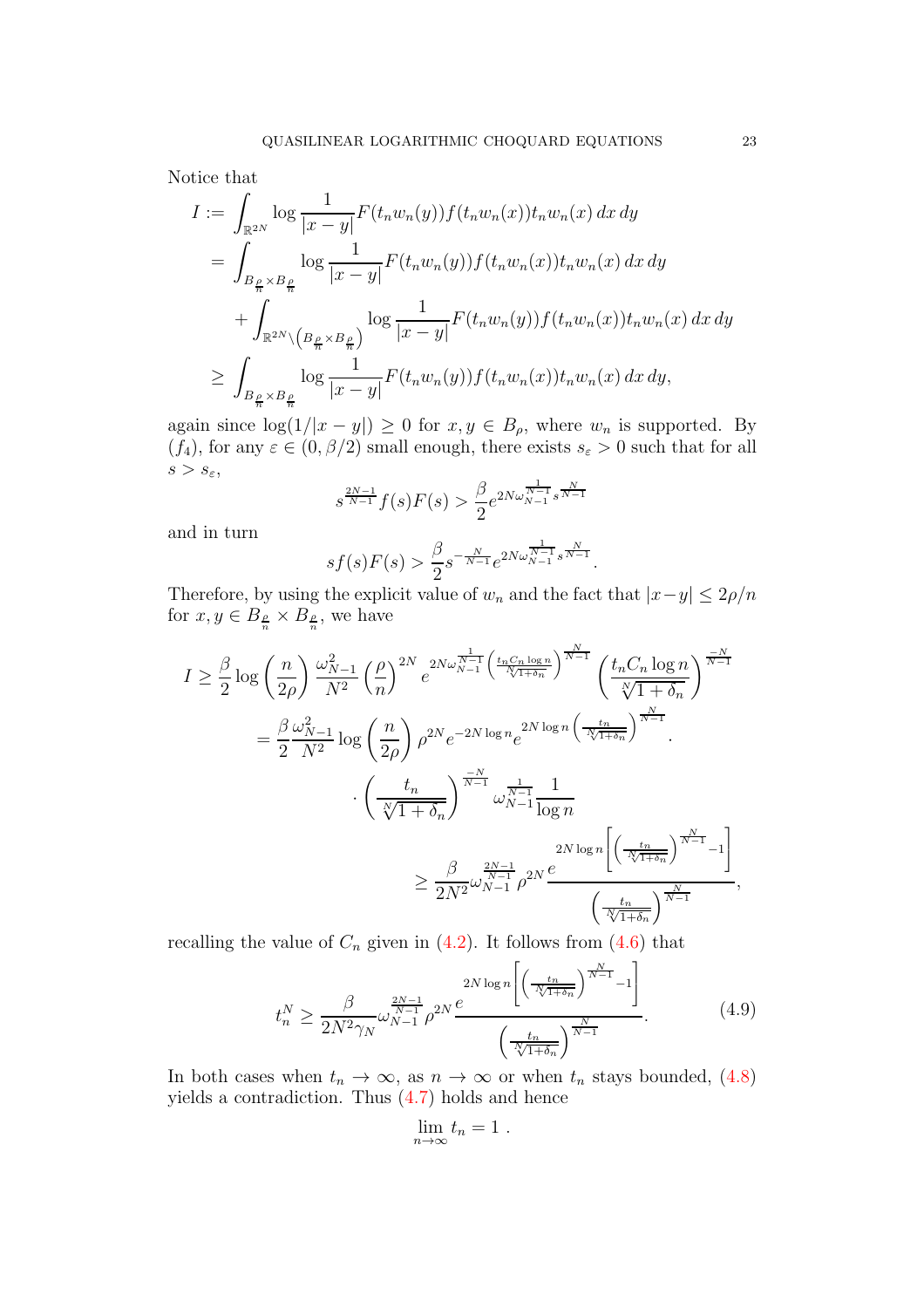Now, from one side we have

$$
e^{\log n \left[\left(\frac{t_n}{\sqrt[n]{1+\delta_n}}\right)^{\frac{N}{N-1}}-1\right]} \leq C
$$

and thus

$$
\left(\frac{t_n}{\sqrt[n]{1+\delta_n}}\right)^{\frac{N}{N-1}} \le 1 + O\left(\frac{1}{\log n}\right) .
$$

On the other side, from [\(4.9\)](#page-22-0) we obtain

$$
1 + o(1) \ge t_n^{\frac{N^2}{N-1}} \ge \frac{\beta}{2N^2 \gamma_N} \omega_{N-1}^{\frac{2N-1}{N-1}} \rho^{2N} e^{-2N \log n \left[ \left( \frac{t_n}{N(1+\delta_n)} \right)^{\frac{N}{N-1}} - 1 \right]} (1+\delta_n)^{\frac{1}{N-1}}.
$$

As a consequence we finally get

$$
1 + o(1) \ge \frac{\beta}{2N^2 \gamma_N} \omega_{N-1}^{\frac{2N-1}{N-1}} \rho^{2N} e^{\frac{2N \log n \left[ \left( \frac{t_n}{N(1+\delta_n)} \right)^{N-1} - 1 \right]}{2N^2 \gamma_N}}}{\frac{\beta}{2N^2 \gamma_N} \omega_{N-1}^{\frac{2N-1}{N-1}} \rho^{2N} e^{2N \log n \left[ -\frac{\delta_n}{N-1} + o(\delta_n) \right]}}.
$$

By substituting [\(4.3\)](#page-21-4) in the previous inequality and letting  $n \to \infty$ , we end up with

$$
1 \geq \frac{\beta}{2N^2\gamma_N} \omega_{N-1}^{\frac{2N-1}{N-1}} \rho^{2N} e^{\frac{-2N}{N-1}\frac{\rho^N}{N}} \Big[ \sup_{B\rho} V_{\frac{N!}{N^N}} + \omega_{N-1}^{\frac{N-q}{q}} (\log(1+\rho))^{\frac{N}{q}} \left( \frac{[q]!}{N^{[q]}}, \frac{[q+1]!}{N^{[q+1]}} \right) \Big].
$$

For a fixed  $\rho \leq 1/2$ , set

$$
\nu := \sup_{\rho \leq \frac{1}{2}} \frac{2N^2 \gamma_N}{\rho^{2N}} \omega_{N-1}^{\frac{-2N+1}{N-1}} e^{\frac{2N}{N-1} \frac{\rho^N}{N}} \bigg[ \sup_{B\rho} V_{\frac{N!}{N^N}} + \omega_{N-1}^{\frac{N-q}{q}} (\log(1+\rho))^{\frac{N}{q}} \left( \frac{[q]!}{N^{[q]}} + \frac{[q+1]!}{N^{[q+1]}} \right) \bigg]
$$

to get a contradiction from  $(f_4)$ , since  $\beta > \nu$ .

$$
\Box
$$

4.2. On the Ekeland Palais-Smale sequence. In this section we study the behavior of the PS sequence provided by Ekeland's Variational Principle. In particular, it is a non trivial fact, in this context, that the weak limit turns out to be a nontrivial solution of the equation. Boundedness of PS sequences buys the line of  $[10, \text{ Lemma } 6.1]$ , to which we refer for the proof of the next

<span id="page-23-0"></span>**Lemma 4.4.** *Assume*  $(V)$  *and*  $(f_1)$ – $(f_4)$ *. Let*  $\{u_n\} \subset W_V^{1,N} L^q_{w_0}(\mathbb{R}^N)$  *be an*  $arbitrary PS sequence for  $\mathcal{I}_V$  at level c, namely$ 

$$
\mathcal{I}_V(u_n) \to c \quad \text{and} \quad \mathcal{I}'_V(u_n) \to 0 \quad \text{in} \left(W_V^{1,N} L_{w_0}^q(\mathbb{R}^N)\right)', \quad \text{as } n \to +\infty,
$$

*the dual space of*  $W_V^{1,N} L_{w_0}^q(\mathbb{R}^N)$ *. Then, the following hold:* 

(*i*)  $||u_n||_V < C$ ;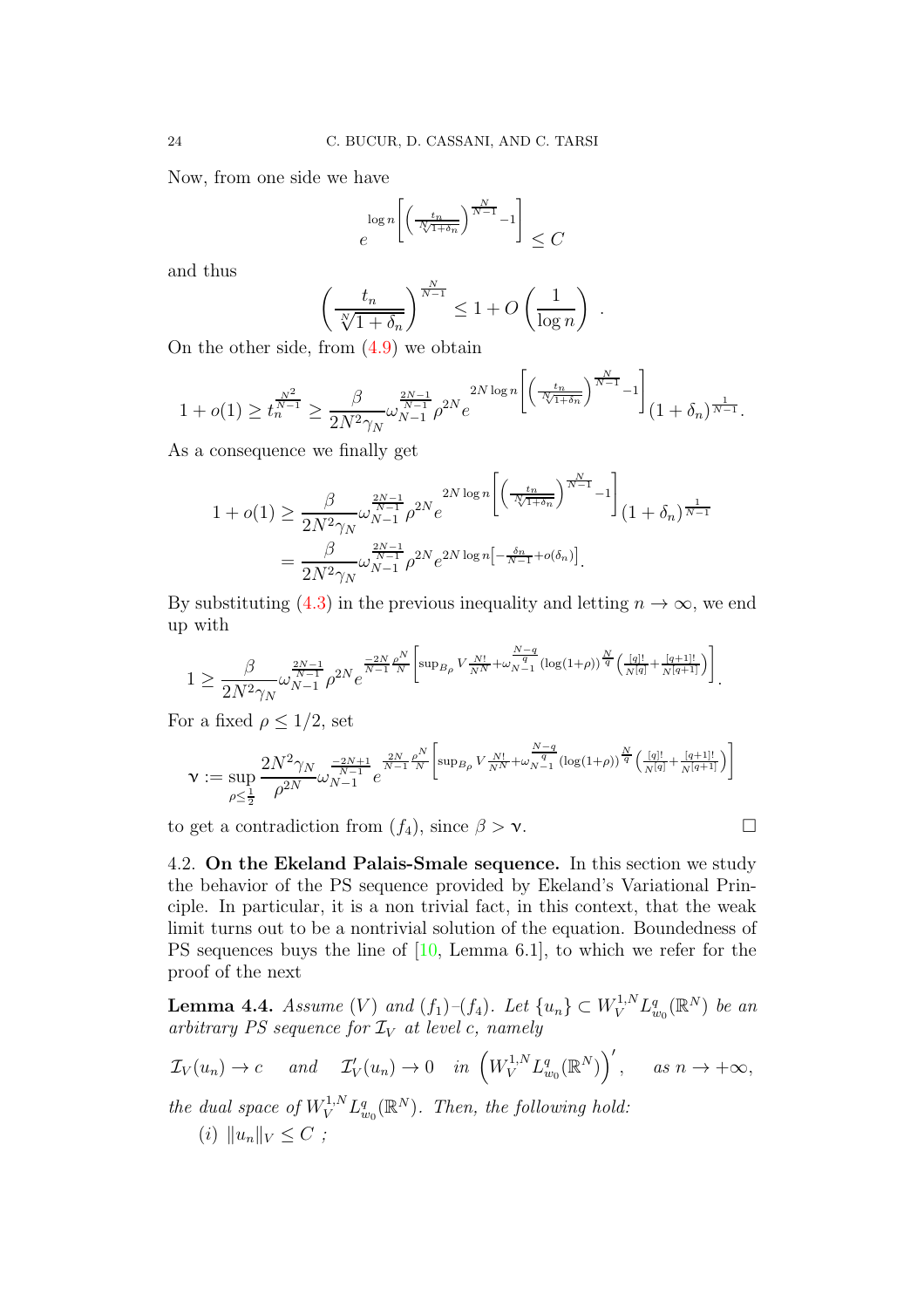$(ii)$ 

$$
\left| \int_{\mathbb{R}^N} \left[ \log \frac{1}{|x|} * F(u_n) \right] F(u_n) dx \right| \leq C ;
$$

 $(iii)$ 

$$
\left| \int_{\mathbb{R}^N} \left[ \log \frac{1}{|x|} * F(u_n) \right] u_n f(u_n) dx \right| \leq C.
$$

*Remark* 4.5*.* Note that, as a consequence of Lemma [4.4,](#page-23-0) we may assume the PS sequence at level c to be positive. Indeed, since  $u_n$  is bounded, we can test  $\mathcal{I}'_V(u_n)$  against  $u_n^- = \max(-u_n, 0)$  to get

$$
\left| \int_{\{u_n < 0\}} |\nabla u_n|^N + V|u_n|^N dx \right| \le \tau_n C
$$

Hence, the positive sequence  ${u_n^+}$  is still a PS sequence at the same level c, since  $F(s) = 0$  for  $s \leq 0$ .

From now on we will consider only positive PS sequences. Because of the exponential nonlinearity and the presence of a sign-changing logarithmic kernel, we cannot exploit standard arguments to obtain the existence of a solution as byproduct of boundedness of a PS sequence. Here it is fundamental to take advantage of the key estimate for the mountain pass level of Lemma [4.3.](#page-19-1) The next lemma is an extension of  $[10, \text{Lemma 6.2}]$ . However, it is not a virtual transcription, so that, for convenience of the reader, we recall the main steps of the proof.

<span id="page-24-1"></span>**Lemma 4.6.** *Assume* (V) and  $(f_1)$ – $(f_4)$ . Let  $\{u_n\} \subset W^{1,N}_V L^q_{w_0}(\mathbb{R}^N)$  be *a (positive) PS sequence for*  $\mathcal{I}_V$  *at level*  $0 < c < 1/N$ *. Then, for any*  $1 \leq \alpha \leq 1/(Nc)$  the following uniform bound holds

$$
\sup_{n\in\mathbb{N}}\int_{\mathbb{R}^N}F^{\alpha}(u_n)\,dx<\infty.
$$

*Proof.* From Lemma [4.4,](#page-23-0) there exists  $u \in W_V^{1,N}$  $V^{1,N}(\mathbb{R}^N)$  such that:

$$
u_n \rightharpoonup u \quad \text{in } W_V^{1,N}(\mathbb{R}^N);
$$
  
\n
$$
u_n \to u \quad \text{in } L^s_{\text{loc}}(\mathbb{R}^N) \quad \text{for any } 1 \le s < \infty;
$$
  
\n
$$
u_n \to u \quad \text{a.e. in } \mathbb{R}^N,
$$

with

<span id="page-24-0"></span>
$$
\lim_{n \to +\infty} \|u_n\|_V^N = A^N \ge \|u\|_V^N. \tag{4.10}
$$

Let  $G: \mathbb{R}^+ \to \mathbb{R}^+,$ 

$$
G(t) := \int_0^t \sqrt[N]{\frac{N F(s) f'(s)}{f^2(s)}} - \frac{N-2}{2} ds,
$$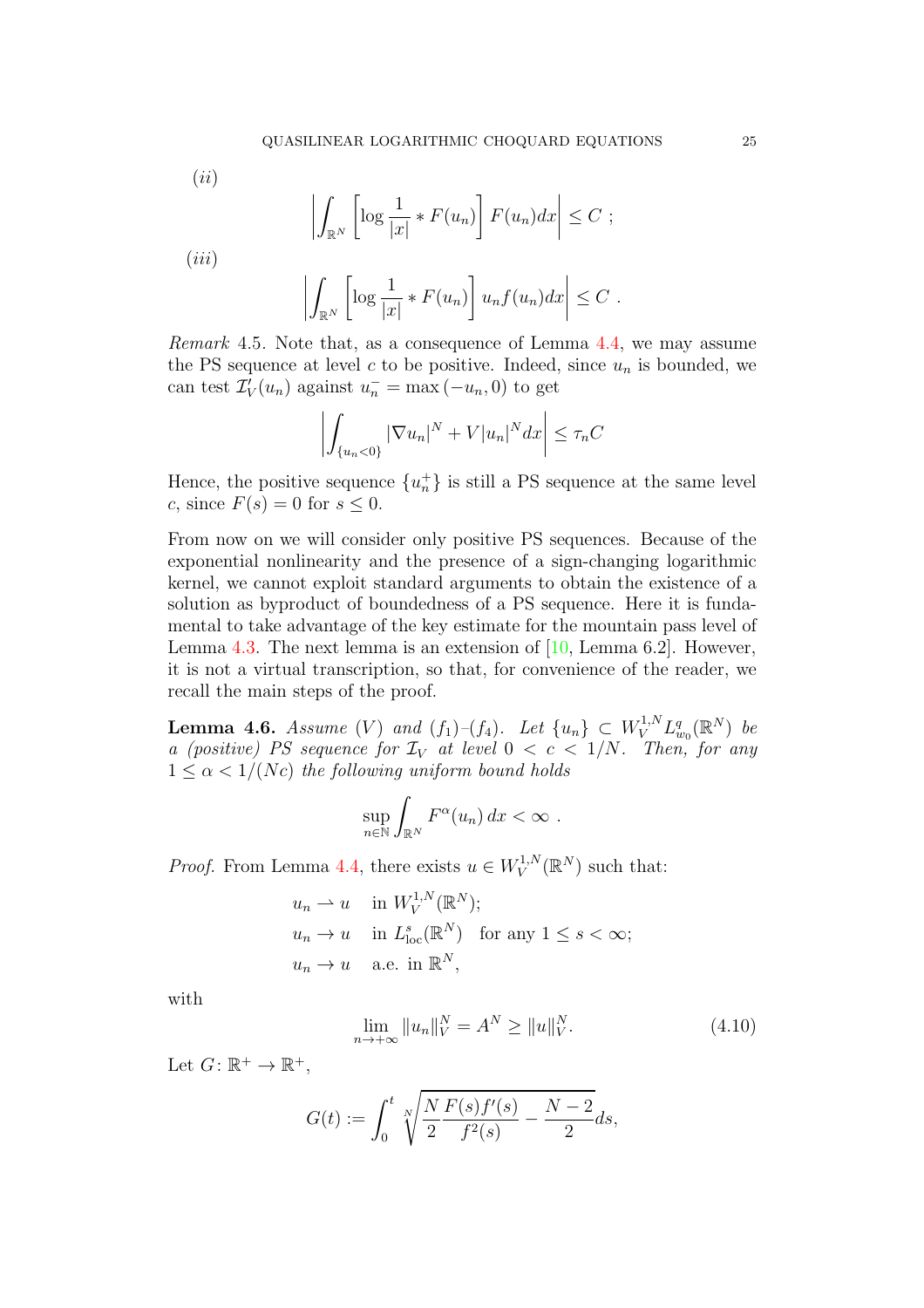and notice that  $G \in C^1(\mathbb{R}^+)$  thanks to  $(f_2)$ . By Hölder's inequality we have

$$
G^{N}(t) \leq \left(\int_{0}^{t} ds\right)^{N-1} \int_{0}^{t} \left(\frac{N F(s) f'(s)}{2 f^{2}(s)} - \frac{N-2}{2}\right) ds
$$
  
=  $t^{N} - \frac{N}{2} t^{N-1} \frac{F(t)}{f(t)}$  (4.11)

Set

<span id="page-25-0"></span>
$$
v_n := G(u_n) > 0.
$$

Since  $u_n$  is bounded in  $W_V^{1,N}$  $V^{1,N}(\mathbb{R}^N)$  and thanks to  $(f_2)$ ,

$$
\int_{\mathbb{R}^N} |\nabla v_n|^N dx = \int_{\mathbb{R}^N} |\nabla u_n|^N \left( \frac{N}{2} \frac{F(u_n) f'(u_n)}{f^2(u_n)} - \frac{N-2}{2} \right) dx \le C
$$

and

$$
\int_{\mathbb{R}^N} V v_n^N dx = \int_{\mathbb{R}^N} V G^N(u_n) dx \le C \int_{\mathbb{R}^N} V u_n^N dx \le C.
$$

We claim that for  $n$  large enough

 $\|\nabla v_n\|_V^N \leq 1.$ 

Combining the facts  $\mathcal{I}_{V}(u_n) \to c$ , [\(4.1\)](#page-16-1) and [\(4.10\)](#page-24-0), we have

$$
\lim_{n \to +\infty} \frac{1}{\gamma_N} \int_{\mathbb{R}^N} \left[ \log \left( \frac{1}{|x|} \right) * F(u_n) \right] F(u_n) dx = 2 \left( \frac{A^N}{N} - c \right).
$$

Moreover, since  $\mathcal{I}'_V(u_n) \to 0$  in  $\left(W^{1,N}_V L^q_{w_0}(\mathbb{R}^N)\right)'$ , we have

$$
\mathcal{I}'_V(u_n)\left[\frac{F(u_n)}{f(u_n)}\right] \to 0,
$$

and hence

$$
\int_{\mathbb{R}^N} |\nabla u_n|^N \left( 1 - \frac{F(u_n) f'(u_n)}{f^2(u_n)} \right) dx + \int_{\mathbb{R}^N} V u_n^{N-1} \frac{F(u_n)}{f(u_n)} dx \n- \frac{1}{\gamma_N} \int_{\mathbb{R}^N} \left[ \log \left( \frac{1}{|x|} \right) * F(u_n) \right] F(u_n) dx = o(1).
$$
\n(4.12)

Again by  $(4.10)$  we get

$$
\int_{\mathbb{R}^N} |\nabla u_n|^N \left(1 - \frac{F(u_n) f'(u_n)}{f^2(u_n)}\right) dx + \int_{\mathbb{R}^N} V u_n^{N-1} \frac{F(u_n)}{f(u_n)} dx + 2c \n- \frac{2}{N} \int_{\mathbb{R}^N} |\nabla u_n|^N dx - \frac{2}{N} \int_{\mathbb{R}^N} V u_n^N dx = o(1).
$$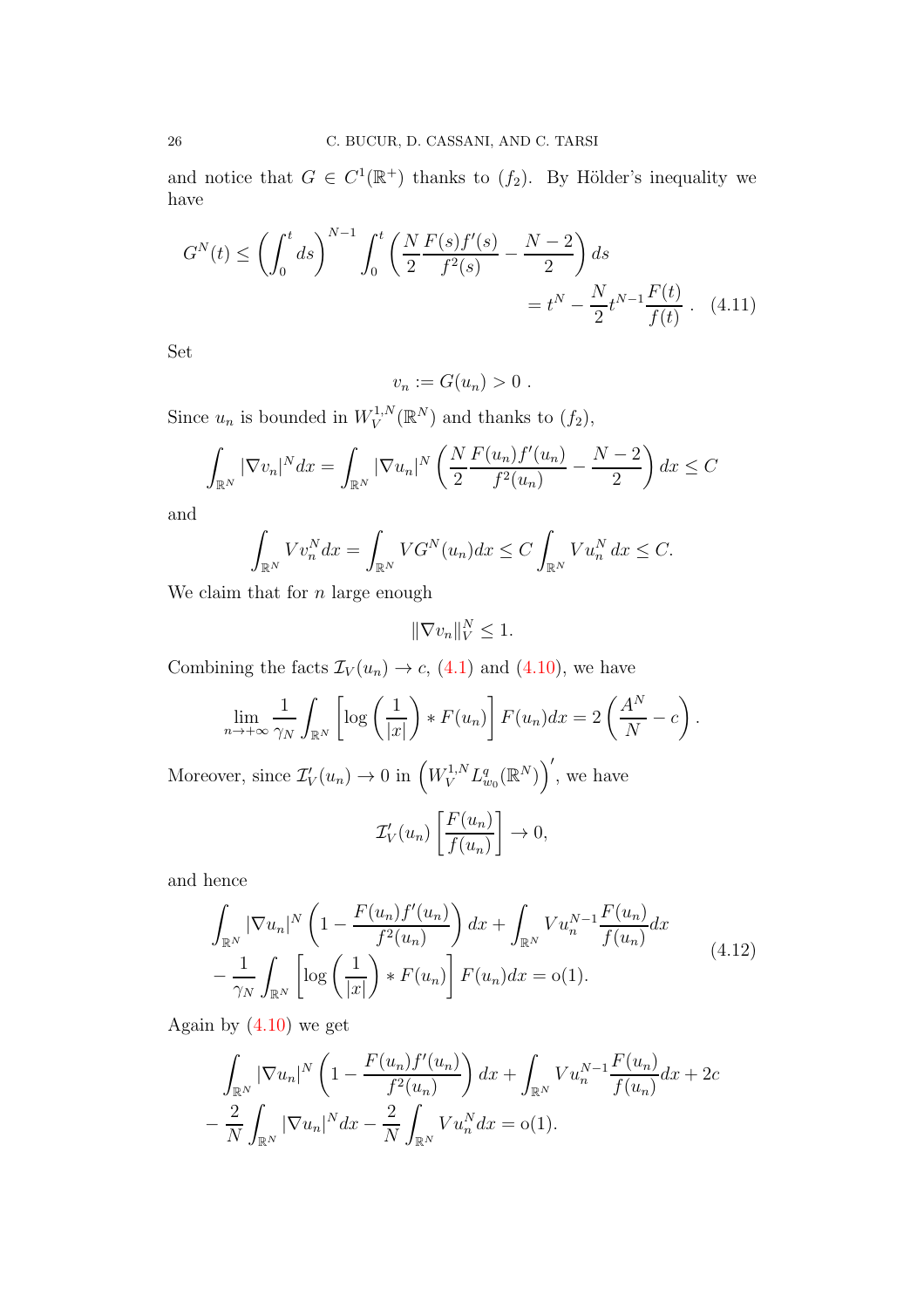Therefore, thanks to [\(4.11\)](#page-25-0)

<span id="page-26-0"></span>
$$
||v_n||_V^N = \int_{\mathbb{R}^N} |\nabla G(u_n)|^N dx + \int_{\mathbb{R}^N} VG^N(u_n) dx
$$
  
\n
$$
= \int_{\mathbb{R}^N} |\nabla u_n|^N \left( \frac{N}{2} \frac{F(u_n) f'(u_n)}{f^2(u_n)} - \frac{N-2}{2} \right) dx + \int_{\mathbb{R}^N} VG^N(u_n) dx
$$
  
\n
$$
= Nc + \int_{\mathbb{R}^N} V \left( \frac{N}{2} u_n^{N-1} \frac{F(u_n)}{f(u_n)} - u_n^N + G^N(u_n) \right) dx + o(1)
$$
  
\n
$$
\le Nc + o(1) < 1
$$
\n(4.13)

for  $n$  large enough.

At this point, we are able to improve the exponential integrability of  $u_n$ . Thanks to  $(f_3)$ , for any  $\epsilon > 0$  there exists  $t_{\epsilon} > 0$  large enough such that

$$
1 - \epsilon < \sqrt[N]{\frac{N \ F(t) f'(t)}{2} - \frac{N-2}{2}} \leq 1 + \epsilon, \quad \text{for all} \ \ t \geq t_{\epsilon} \ .
$$

Next by  $(f_2)$  we also have either  $u_n(x) \le t_\epsilon$  or  $u_n(x) \ge t_\epsilon$  which implies

$$
v_n \ge \int_0^{t_\epsilon} \sqrt[N]{\delta \frac{N}{2}} dt + \int_{t_\epsilon}^{u_n} (1 - \epsilon) dt
$$
  
 
$$
\ge \sqrt[N]{\delta \frac{N}{2}} t_\epsilon + (1 - \epsilon)(u_n - t_\epsilon) \ge (1 - \epsilon)(u_n - t_\epsilon) \quad (4.14)
$$

and in turn

$$
u_n \le t_\epsilon + \frac{v_n}{1-\epsilon}
$$
, for any  $x \in \mathbb{R}^N$ .

Hence, by  $(1.4)$  and since F is an increasing function, and recalling that  $q > N$ ,

$$
\int_{\mathbb{R}^N} F^{\alpha}(u_n) dx = \int_{0 \le u_n \le t_{\epsilon}} F^{\alpha}(u_n) dx + \int_{u_n \ge t_{\epsilon}} F^{\alpha}(u_n) dx
$$
\n
$$
\le C_{\epsilon} \int_{u_n \le t_{\epsilon}} u_n^{N\alpha} dx
$$
\n
$$
+ \int_{u_n \ge t_{\epsilon}} \left[ F\left(t_{\epsilon} + \frac{v_n}{1 - \epsilon}\right) \right]^{\alpha} dx
$$
\n
$$
\le C_{\epsilon} \int_{u_n \le t_{\epsilon}} u_n^{N} dx + C \int_{u_n \ge t_{\epsilon}} \left( t_{\epsilon} + \frac{v_n}{1 - \epsilon} \right)^{\alpha(p - \frac{1}{N - 1})} \phi_N \left( \alpha \alpha_N (t_{\epsilon} + \frac{v_n}{1 - \epsilon})^{\frac{N}{N - 1}} \right) dx
$$
\n
$$
\le C_{\epsilon} \|u_n\|_{N}^{N} + C_{\epsilon} \int_{u_n \ge t_{\epsilon}} \phi_N \left( \alpha \alpha_N (1 + \epsilon) (t_{\epsilon} + \frac{v_n}{1 - \epsilon})^{\frac{N}{N - 1}} \right) dx
$$
\n
$$
\le C_{\epsilon} \|u_n\|_{N}^{N} + C_{\epsilon} \int_{\mathbb{R}^N} \phi_N \left( \alpha \alpha_N (1 + \epsilon)^{\frac{N}{N - 1}} \frac{v_n^{\frac{N}{N - 1}}}{(1 - \epsilon)^{\frac{N}{N - 1}}} \right) dx, \quad (4.15)
$$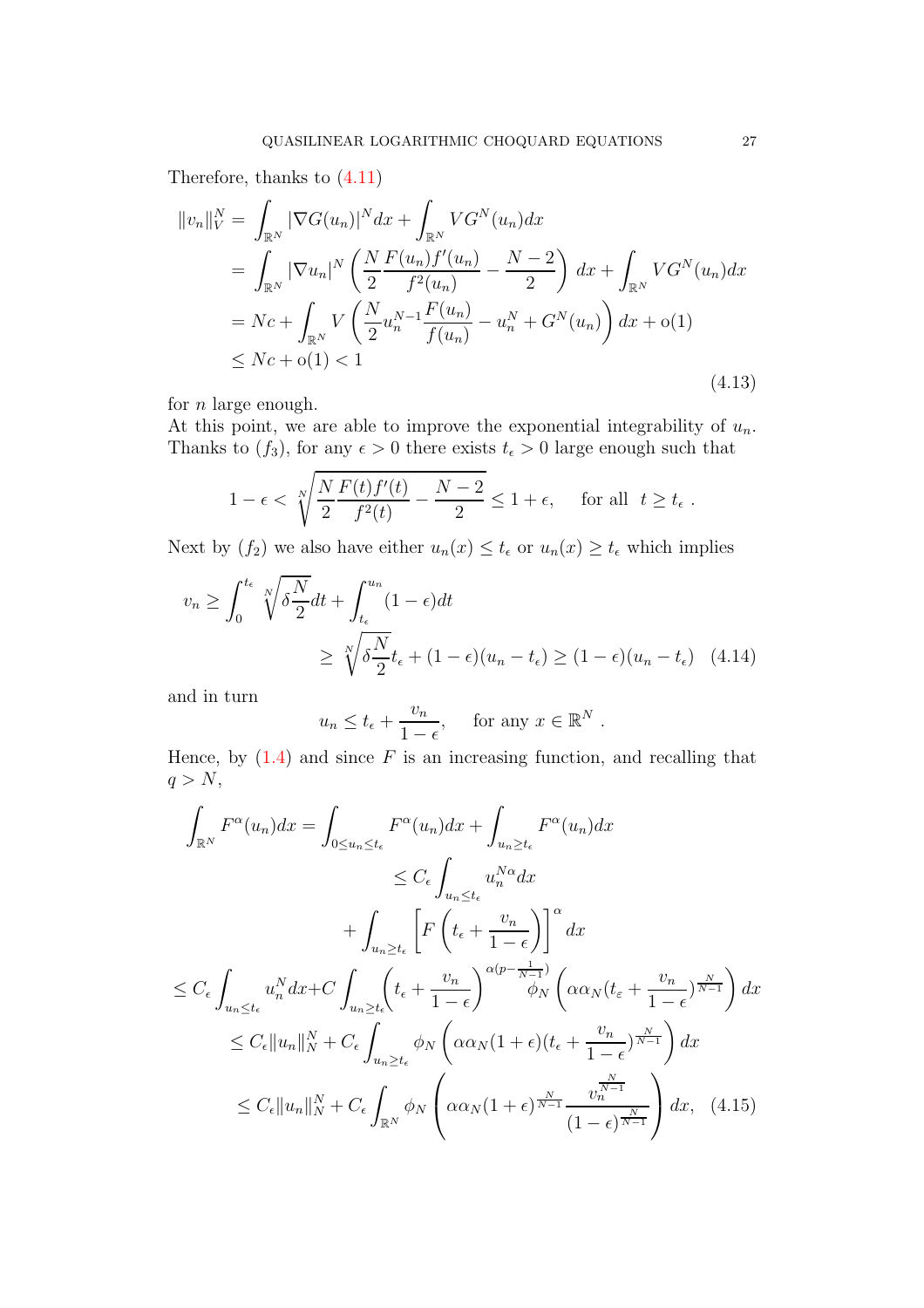where  $C_{\epsilon} > 0$  may change from line to line. (The last inequality can be verified just observing that for large values of  $u_n$ , also  $v_n$  is large so that  $(t_{\epsilon}+\frac{v_n}{1-\epsilon})$  $\frac{v_n}{1-\epsilon}\big)^{\frac{N}{N-1}} \sim \big(\frac{v_n}{1-\epsilon}\big)$  $\frac{v_n}{1-\epsilon}\big)^{\frac{N}{N-1}}$ ). Set

$$
\eta := \frac{1}{Nc} - \alpha > 0
$$

and let us fix  $0 < \epsilon_{\alpha} < 1$ , depending on  $\alpha < \frac{1}{Nc}$  such that

$$
\frac{(1+\epsilon_{\alpha})^{\frac{N}{N-1}}}{(1-\epsilon_{\alpha})^{\frac{N}{N-1}}}\left(1-\eta^2(Nc)^2\right) < 1.
$$

With these choices we obtain

$$
\int_{\mathbb{R}^N} F^{\alpha}(u_n) dx \leq C_{\alpha} \|u_n\|_N^N +
$$
\n
$$
C_{\alpha} \int_{\mathbb{R}^N} \phi_N \left( \alpha \alpha_N \frac{\left(1 + \epsilon_{\alpha}\right)^{\frac{N}{N-1}}}{\left(1 - \epsilon_{\alpha}\right)^{\frac{N}{N-1}}} \|v_n\|_V^{\frac{N}{N-1}} \frac{|v_n|^{\frac{N}{N-1}}}{\|v_n\|_V^{\frac{N}{N-1}}} \right) dx.
$$

By  $(4.13)$ ,  $||v_n||_V^N \le Nc + o(1)$  as n is large enough, so that

$$
||v_n||_V^N \le Nc + (Nc)^2 \eta, \quad \text{as } n \to +\infty.
$$

Thus,

$$
\alpha \frac{\left(1+\epsilon_{\alpha}\right)^{\frac{N}{N-1}}}{\left(1-\epsilon_{\alpha}\right)^{\frac{N}{N-1}}} \|v_{n}\|_{V}^{N} \leq \left(\frac{1}{Nc}-\eta\right) \frac{\left(1+\epsilon_{\alpha}\right)^{\frac{N}{N-1}}}{\left(1-\epsilon_{\alpha}\right)^{\frac{N}{N-1}}} Nc(1+Nc\eta)
$$

$$
= \frac{\left(1+\epsilon_{\alpha}\right)^{\frac{N}{N-1}}}{\left(1-\epsilon_{\alpha}\right)^{\frac{N}{N-1}}} \left(1-(Nc)^{2}\eta^{2}\right) < 1,
$$

and finally we obtain

$$
\int_{\mathbb{R}^N} F^{\alpha}(u_n) dx \leq C_{\alpha} \|u_n\|_N^N + C_{\alpha} \int_{\mathbb{R}^N} \phi_N\left(\alpha_N \frac{|v_n|^{\frac{N}{N-1}}}{\|v_n\|_V^{\frac{N}{N-1}}}\right) dx \leq C_{\alpha}.
$$

<span id="page-27-0"></span>**Proposition 4.7.** *Assume that conditions*  $(V)$  *and*  $(f_1)$ *–* $(f_4)$  *are satisfied.* Let  $\{u_n\} \subset W_{q,w}^{1,N}$  be a PS sequence for  $\mathcal{I}_V$  at level  $c < 1/N$ , weakly con*verging to u in*  $W_V^{1,N}$  $V^{1,N}(\mathbb{R}^N)$ . If  $u \neq 0$ , then  $u \in W^{1,N}_V L^q_u$  $_{w_0(\mathbb{R}^N)}^q$  and  $u_n \rightharpoonup u$ *weakly in*  $W_V^{1,N} L_u^q$  $_{w_0(\mathbb{R}^N)}^q$ . Furthermore, as  $n \to \infty$ 

$$
\left(\log|x|*F(u_n)\right)f(u_n)\longrightarrow \left(\log|x|*F(u)\right)f(u)\quad \text{ in } L^1_{loc}(\mathbb{R}^N) \tag{4.16}
$$

*and* u *is a weak solution to* [\(1.3\)](#page-1-1)*.*

For the proof we refer to [\[10,](#page-29-5) Proposition 6.3].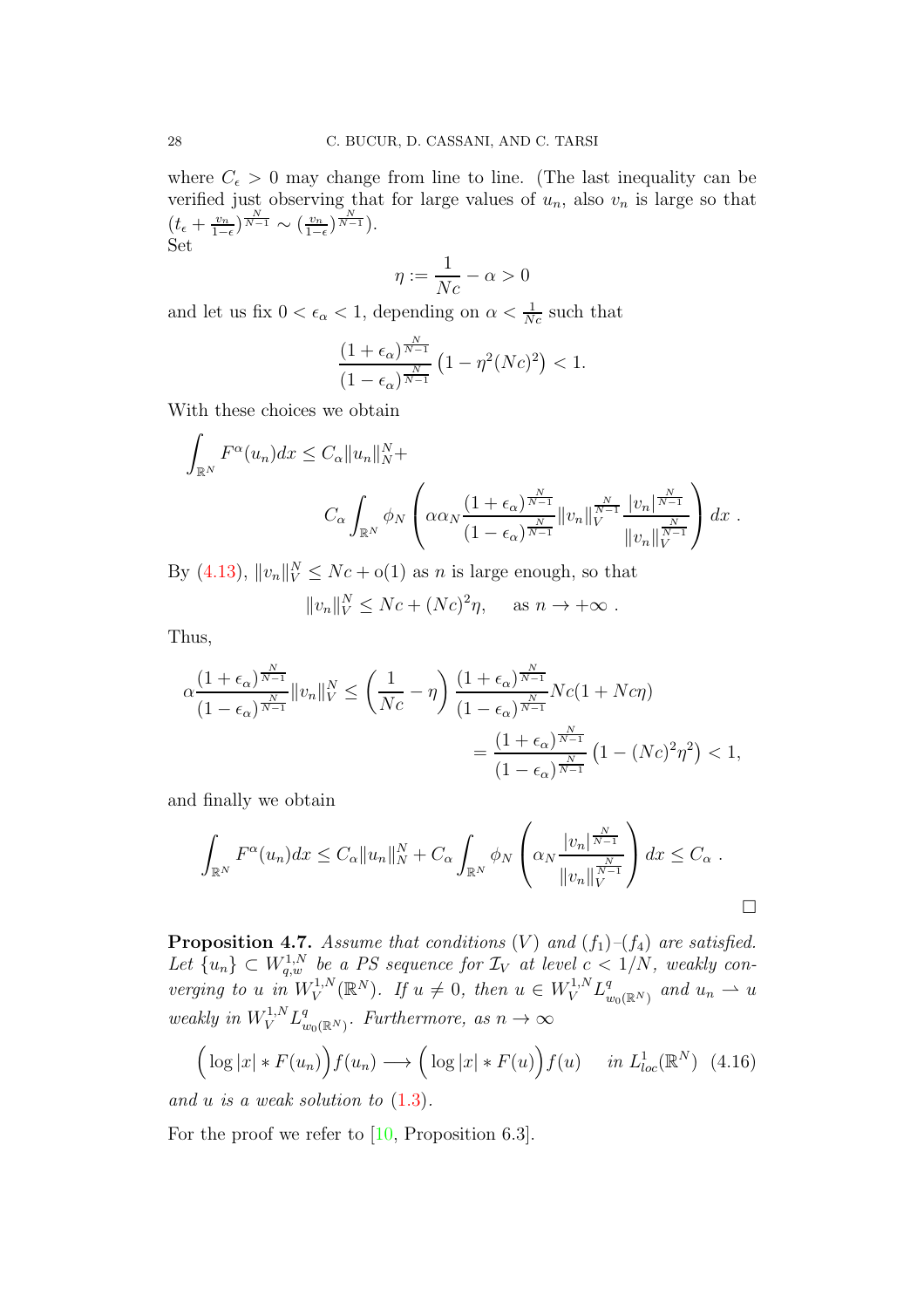4.3. Proof of Theorem [1.2.](#page-4-1) The functional  $\mathcal{I}_V$  satisfies the Mountain Pass geometry thanks to Lemma [4.2.](#page-17-1) This yields a (PS) sequence  $\{u_n\} \subset$  $W_V^{1,N} L_{w_0}^q(\mathbb{R}^N)$  at level  $m_V$ . Then, by Lemma [4.6](#page-24-1) we have that  $\{u_n\}$  is bounded in  $u \in W_V^{1,N}$  $V^{1,N}_V(\mathbb{R}^N)$  and it weakly converges to some  $u \in W^{1,N}_V$  $V^{1,N}(\mathbb{R}^N)$ . It remains to prove that  $u \neq 0$ .

Either  $\{u_n\}$  is vanishing, that is for any  $r > 0$ 

$$
\lim_{n \to +\infty} \sup_{y \in \mathbb{R}^N} \int_{B_r(y)} |u_n|^N dx = 0
$$

or, there exist  $r, \delta > 0$  and a sequence  $\{y_n\} \subset \mathbb{Z}^N$  such that

$$
\lim_{n \to \infty} \int_{B_r(y_n)} |u_n|^N dx \ge \delta.
$$

If  $\{u_n\}$  is vanishing, by Lions' concentration-compactness principle we have

$$
u_n \to 0 \quad \text{in} \quad L^s(\mathbb{R}^N) \quad \forall \, s > N,\tag{4.17}
$$

as  $n \to \infty$ . In this case it is standard to show that

$$
||F(u_n)||_{\gamma}, ||u_n f(u_n)||_{\gamma} \to 0
$$

for some values of  $\gamma > 1$  and close to 1, thanks to the improved exponential integrability given by Lemma [4.6](#page-24-1) and the growth assumption  $F(t) < \frac{N}{2}$  $\frac{N}{2}tf(t)$ , see [\(1.5\)](#page-2-1)). Hence, by applying the HLS inequality (Propo-sition [2.9\)](#page-9-1) we obtain as  $n \to \infty$ , similarly to Proposition [4.7:](#page-27-0)

<span id="page-28-0"></span>
$$
\int_{\mathbb{R}^{2N}} \log\left(1 + \frac{1}{|x-y|}\right) F(u_n(x)) F(u_n(y)) dx dy \rightarrow 0 \quad (4.18)
$$

$$
\int_{\mathbb{R}^{2N}} \log \left( 1 + \frac{1}{|x - y|} \right) F(u_n(x)) u_n(y) f(u_n(y)) dx dy \rightarrow 0 \quad (4.19)
$$

Combining  $(4.18)$ - $(4.19)$  and the facts  $\mathcal{I}_V(u_n) \to c$  and  $\mathcal{I}'_V(u_n)[v] \to 0$  on  $C_c^{\infty}(\mathbb{R}^N)$  test functions, we obtain

$$
\frac{1}{\gamma_N} \int_{\mathbb{R}^{2N}} \log (1 + |x - y|) F(u_n(x)) \left[ F(u_n(y)) - \frac{2}{N} u_n(y) f(u_n(y)) \right] dx dy
$$
  
= 2*mv* + o(1)

so that  $m_v \leq 0$  thanks to [\(1.5\)](#page-2-1), which is not possible. Therefore, the vanishing case does not occur.

Now set  $v_n := u_n(\cdot - y_n)$ , then

<span id="page-28-1"></span>
$$
\int_{B_r(0)} |v_n|^2 dx \ge \delta . \tag{4.20}
$$

Using the periodicity assumption,  $\mathcal{I}_V$  and  $\mathcal{I}'_V$  are both invariant by the  $\mathbb{Z}^N$ -action, therefore  $\{v_n\}$  is still a PS sequence at level  $m_V$ . Then  $v_n \to v$ in  $W_V^{1,N}$  $V^{1,N}(\mathbb{R}^N)$  with  $v \neq 0$  by using  $(4.20)$ , since  $v_n \to v$  in  $L^N_{loc}(\mathbb{R}^N)$ . We conclude by Proposition [4.7](#page-27-0) that  $v \in W_V^{1,N} L^q_{w_0}(\mathbb{R}^N)$  is a nontrivial critical point of  $\mathcal{I}_V$  and  $\mathcal{I}_V(v) = m_V$ , which completes the proof of Theorem [1.2.](#page-4-1)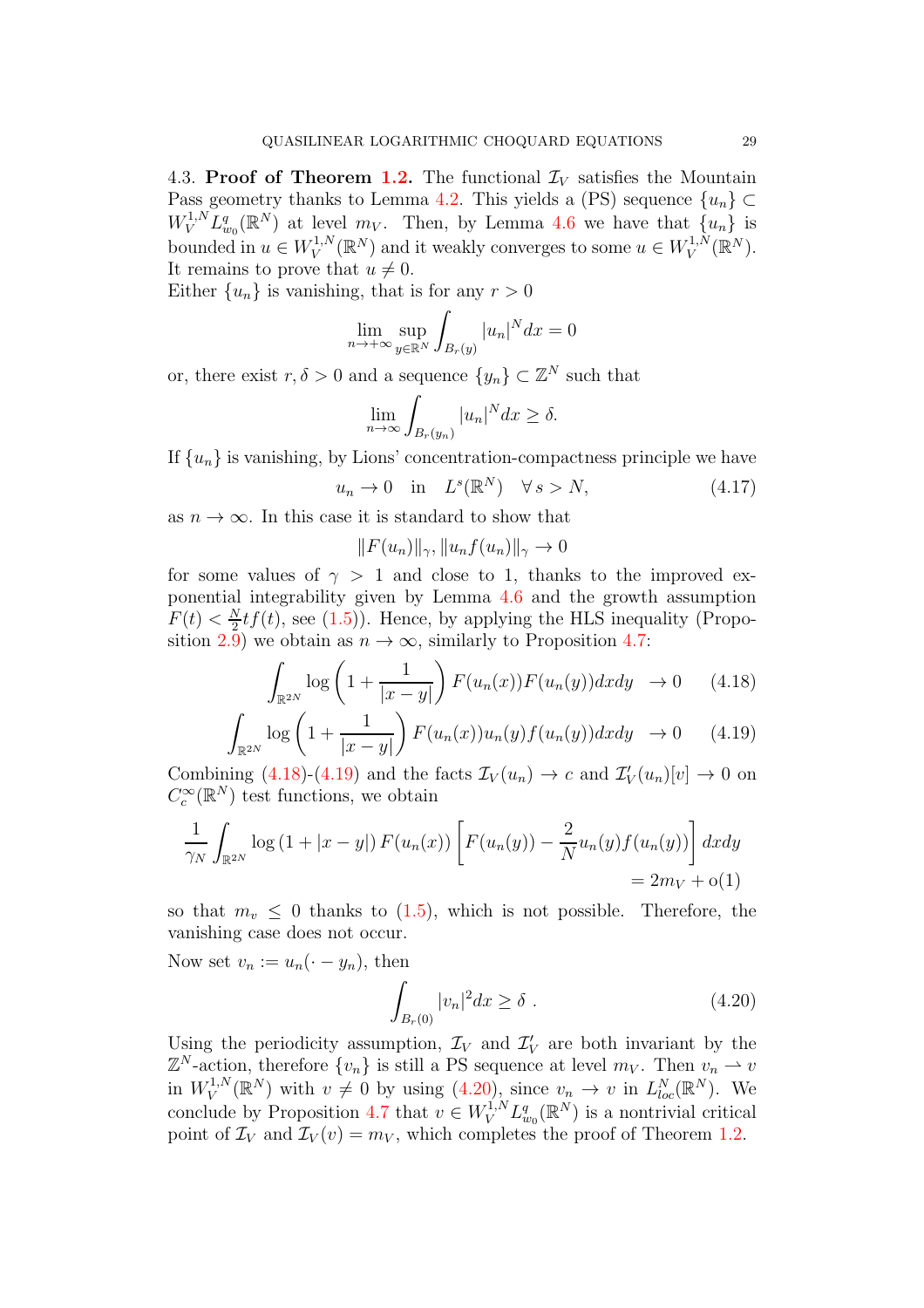#### **REFERENCES**

- <span id="page-29-14"></span><span id="page-29-12"></span>[1] N. Abatangelo, Very large solutions for the fractional Laplacian: towards a fractional Keller-Osserman condition, Adv. Nonlinear Anal., 6 (2017), 383-405.
- [2] N. Abatangelo, S. Jarohs and A. Saldaña, Integral representation of solutions to higher-order fractional Dirichlet problems on balls, *Commun. Contemp. Math.*, 20 (2018), 36 pp.
- <span id="page-29-7"></span>[3] F.S. Albuquerque, J.L. Carvalho, G.M. Figueiredo and E. Medeiros, On a planar non-autonomous Schrödinger-Poisson system involving exponential critical growth, Calc. Var. Partial Differential Equations, 60 (2021), 30 pp.
- <span id="page-29-2"></span>[4] C.O. Alves, D. Cassani, C. Tarsi and M. Yang, Existence and concentration of ground state solutions for a critical nonlocal Schrödinger equation in  $\mathbb{R}^2$ , J. Differential Equations, 261 (2016), 1933–1972.
- <span id="page-29-3"></span>[5] L. Battaglia and J. Van Schaftingen, Existence of groundstates for a class of nonlinear Choquard equations in the plane, Adv. Nonlinear Stud., 17 (2017), 581–594.
- <span id="page-29-4"></span>[6] D. Bonheure, S. Cingolani and J. Van Schaftingen, The logarithmic Choquard equation: sharp asymptotics and nondegeneracy of the groundstate, J. Funct. Anal. 272 (2017), 5255–5281.
- <span id="page-29-15"></span>[7] L. Brasco, D. Gómez-Castro, J.L. Vázquez, Characterisation of homogeneous fractional Sobolev spaces, Calc. Var. Partial Differential Equations  $60$  (2021), 40 pp. $\dot{u}$
- <span id="page-29-13"></span>[8] C. Bucur, Some observations on the Green function for the ball in the fractional Laplace framework, Commun. Pure Appl. Anal., 15 (2016), 657–699.
- <span id="page-29-8"></span>[9] J. Carvalho, E. Medeiros and B. Ribeiro, On a planar Choquard equation involving exponential critical growth, Z. Angew. Math. Phys., 72 (2021), 19 pp.
- <span id="page-29-5"></span>[10] D. Cassani and C. Tarsi, Schrödinger–Newton equations in dimension two via a Pohozaev–Trudinger log-weighted inequality, Calc. Var. Partial Differential Equations, 60 (2021), 31 pp.
- <span id="page-29-0"></span>[11] D. Cassani, J. Van Schaftingen and J. Zhang, Groundstates for Choquard type equations with Hardy–Littlewood–Sobolev lower critical exponent, Proc. Roy. Soc. Edinburgh Sect. A, 150 (2020), 1377–1400.
- <span id="page-29-9"></span>[12] D. Cassani, Y. Wang and J. Zhang, A unified approach to singularly perturbed quasilinear Schrödinger equations, Milan J. Math., 88 (2020), 507–534.
- <span id="page-29-1"></span>[13] D. Cassani and J. Zhang, Choquard-type equations with Hardy–Littlewood– Sobolev upper-critical growth, Adv. Nonlinear Anal., 8 (2019), 1184–1212.
- <span id="page-29-6"></span>[14] S. Cingolani and T. Weth, On the planar Schrödinger–Poisson system, Ann. Inst. H. Poincaré Anal. Non Linéaire,  $33$  (2016), 169–197.
- <span id="page-29-10"></span>[15] D.G. de Figueiredo, O.H. Miyagaki and B. Ruf, Elliptic equations in  $\mathbb{R}^2$  with nonlinearities in the critical growth range, Calc. Var. Partial Differential Equations, 3 (1995), 139–153.
- <span id="page-29-17"></span>[16] G.P. Galdi, An introduction to the mathematical theory of the Navier-Stokes equations. Steady-state problems. Second edition. Springer Monographs in Mathematics. Springer, New York, 2011. xiv+1018 pp.
- <span id="page-29-18"></span>[17] A. Hyder, Existence of entire solutions to a fractional Liouville equation in  $\mathbb{R}^n$ , Atti Accad. Naz. Lincei Rend. Lincei Mat. Appl.,  $27$  (2016), 1-14.
- <span id="page-29-11"></span>[18] A. Hyder, Structure of conformal metrics on  $\mathbb{R}^n$  with constant Q-curvature, Differential Integral Equations, 32 (2019), 423–454.
- <span id="page-29-19"></span>[19] T. Jin, A. Maalaoui, L. Martinazzi and J. Xiong, Existence and asymptotics for solutions of a non-local Q-curvature equation in dimension three, Calc. Var. Partial Differential Equations,  $52$  (2015), 469-488.
- <span id="page-29-16"></span>[20] N. S. Landkof, Foundations of modern potential theory, Springer-Verlag, New York-Heidelberg, 1972. Translated from the Russian by A. P. Doohovskoy, Die Grundlehren der mathematischen Wissenschaften, Band 180.